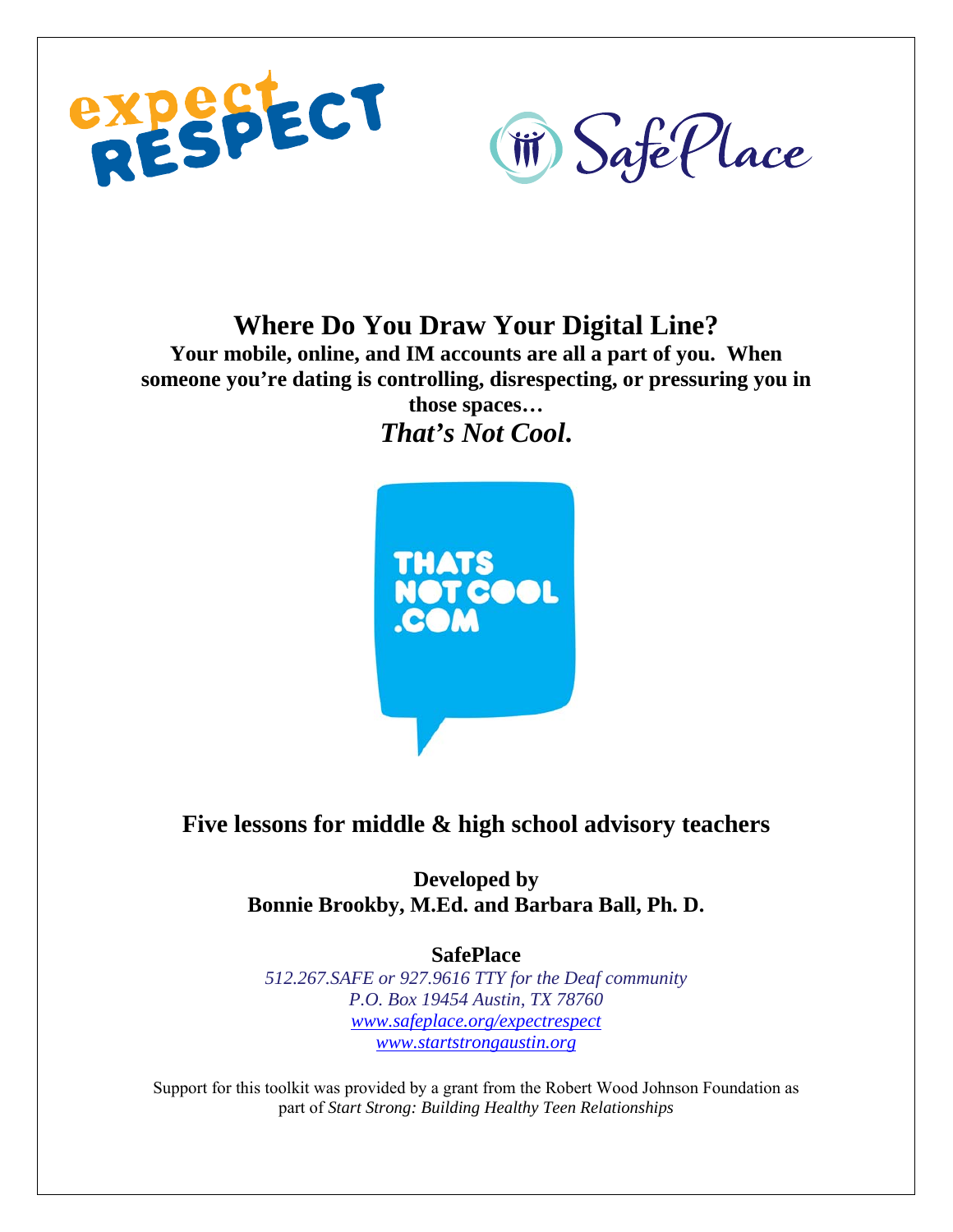# **Introduction**

**A recent study by the Kaiser Family Foundation reported that youth ages 8- 18 spend an average of almost 7½ hours a day (over 53 hrs per week!) with a smart phone, computer, television, or other electronic device. They spend an additional 1½ hours each day texting, and ½ hour each day talking on cell phones. Considering the ways teens can multitask, this means that they can pack almost 11 hours of media content into 7½ hours each day.**  *[Source: Kaiser Family Foundation: Generation M2: Media in the Lives of 8- to 18-Year-Olds]*

Technology is an integral part of young people's lives today. Much of their time spent using technology is devoted to communicating with peers – through cell phones, text messaging, instant messaging, email, and social networking sites like Facebook, MySpace, and Twitter. Such technologies have had a profound impact on the ways teen relate to one another – with both positive and negative outcomes.

Digital abuse is a growing form of abuse, particularly among teens, which can include unwanted, repeated calls or text messages, breaking into email or social networking accounts, or being pressured to send private or embarrassing pictures or videos.

**According to Technology and Teen Dating Abuse Survey, 2007 (conducted by Teen Research Unlimited for Liz Claiborne), one in three teens say they have been text messaged 10, 20 or 30 times an hour by a partner wanting to know where they are, what they're doing, or who they're with. One in four teens in a relationship have been called names, harassed or put down by a partner through cell phones and texting. More than half of teen girls (51 percent) say pressure from a guy is a reason girls send sexy messages or images, and 18 percent of teen boys say pressure from a girl is a reason (Sex and Tech Survey, conducted by the National Campaign to Prevent Teen and Unplanned Pregnancy, 2008).** 

The lessons in this unit, which support the advisory goals of character development, healthy adolescent development, and positive peer culture, are designed to help teens think critically about the ways they use technology in their relationships and to prevent abuse. Topics include cyber-bullying, "sexting", over-texting, harassment, controlling behaviors, and privacy protection.

There are five sequential activities. Depending on the length of advisory on your campus, you may wish to combine activities into one lesson, or expand them to take up more time.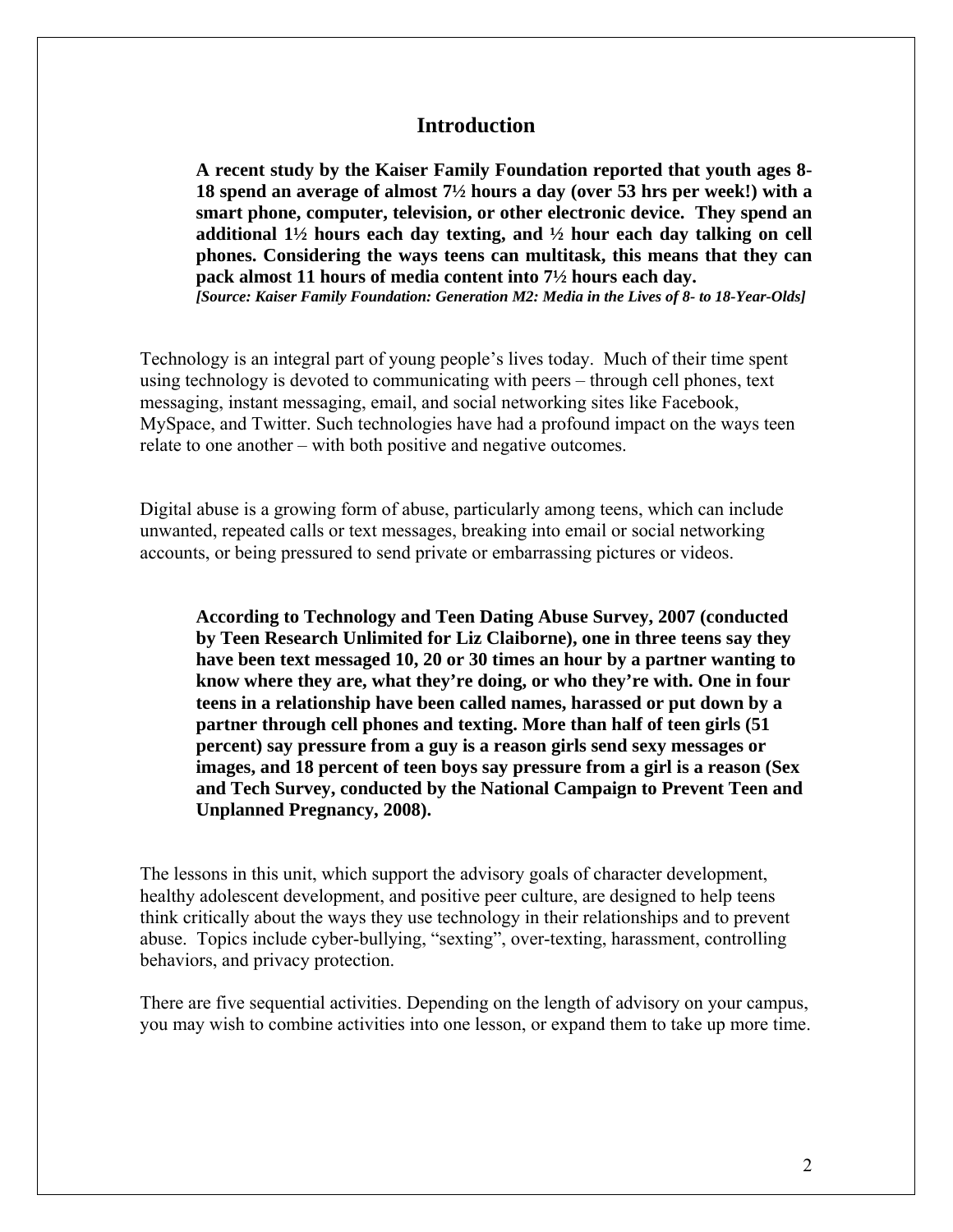It is recommended that before implementation you do the following:

- 1. Familiarize yourself with district policies about bullying, sexual harassment and dating violence, and mandatory reporting requirements, as well as acceptable use of technology. (See the AISD Student Code of Conduct and Handbook, pg. 25, 27-29; these sections are also included in the appendix of this packet.): http://www.austinisd.org/academics/docs/Student\_Conduct\_Code\_2010\_2011\_En.pdf. Austin ISD has recently passed a new policy on cyber-bullying.
- 2. Alert counseling team, school nurses, parent support specialists, and CIS as there could be students making disclosures about harassment or abuse.
- 3. Be prepared to refer students who disclose abuse to support services on campus or in the community.
- 4. Connect with SafePlace staff working on your campus (Expect Respect Support Group Facilitator, or Prevention Educator) or call SafePlace for assistance or to invite a guest speaker (Barri Rosenbluth, Director Expect Respect Program, (512) 356 1628 or brosenbluth@SafePlace.org).

Note: Teachers will need internet access to download the videos referenced in this toolkit. All videos are available at www.startstrongaustin.org and at www.thatsnotcool.com. *That's Not Cool* **Campaign Tools, including** *That's Not Cool* **videos and print materials are available for free download at www.thatsnotcool.com/tools.** Student worksheets and handouts are provided with each lesson plan.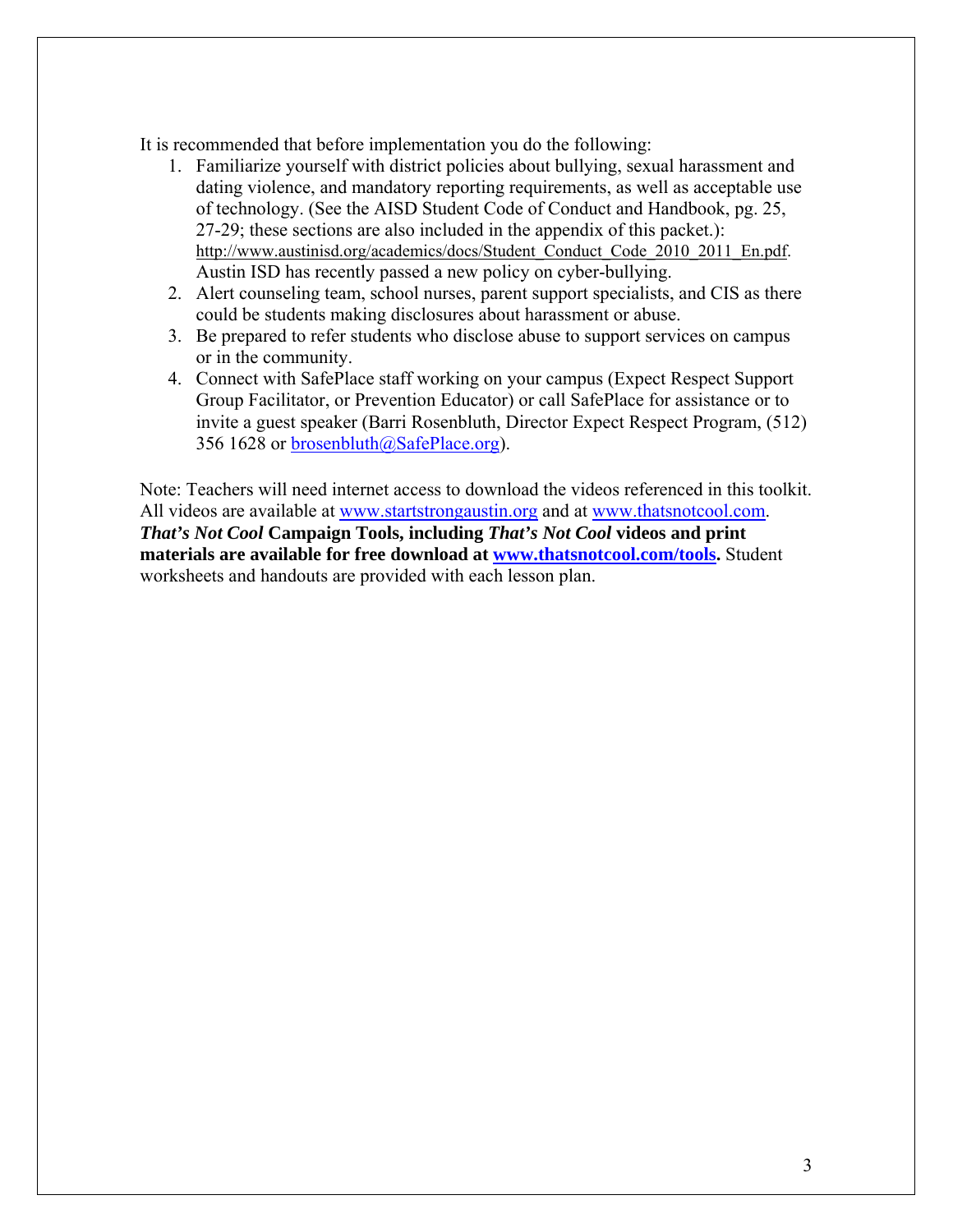# *That's Not Cool*  **Where Do You Draw Your Digital Line?**

# **Overview of Lesson Objectives**

# **Lesson 1: Technology & Teen Relationships**

*In this lesson, students will:* 

- Recognize the many ways they use technology.
- Identify both positive and negative uses of technology.

# **Lesson 2: What's in YOUR Digital Diet?**

# *In this lesson, students will:*

- Increase awareness about the role of technology in their relationships.
- Think critically about how and when they use technology.
- Be challenged to limit their use of technology for 24 hours.

# **Lesson 3: What is Digital Abuse?**

# *In this lesson, students will:*

- Define "Digital Abuse."
- Recognize the ways that technology can be used to bully, harass or abuse someone.
- Assess their own behaviors

# **Lesson 4: Digital Abuse: What can we DO about it?**

# *In this lesson, students will:*

- Increase awareness and understanding of sexting and cyber-bullying including their consequences.
- Increase knowledge of how to prevent digital abuse.
- Recognize that everyone in the school community can play an important role in preventing digital abuse.

# **Lesson 5: Drawing your Digital Line**

# *In this lesson, students will:*

- Explore ways to establish clear boundaries in relationships with regard to technology.
- Identify effective strategies for handling various forms of digital abuse.
- Increase knowledge of how to take control of their "Digital Domains."

# **NOTE TO FACILITATORS:**

For the purpose of these sessions, the term "technology" will refer primarily to those communication tools widely used by teens: cell phones, internet, text messaging, instant messaging, Facebook, MySpace, Twitter, etc.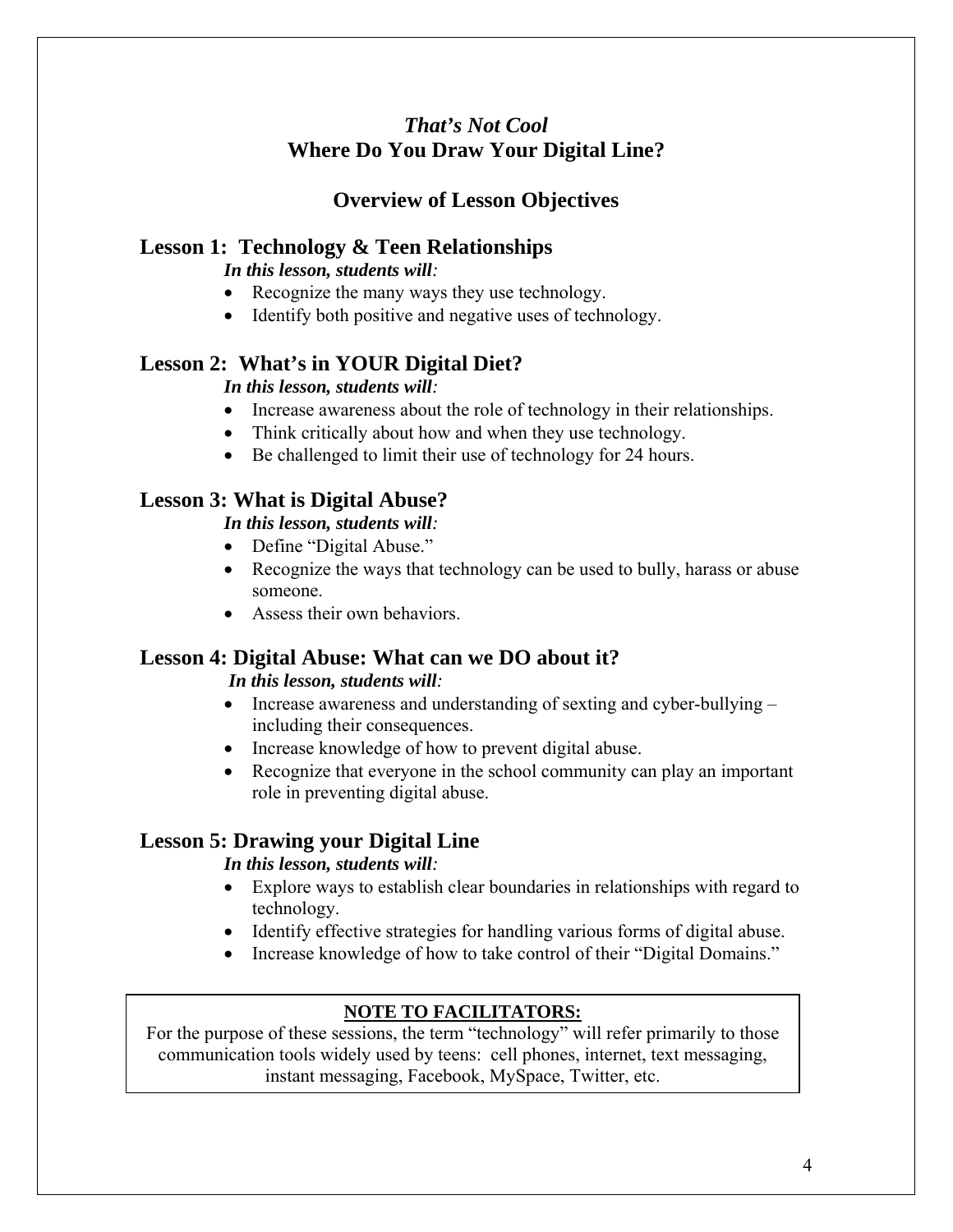# **Facilitation Guidelines**

Work with the students on establishing an **Advisory Group Agreement** that creates an emotionally safe space.

This **Advisory Group Agreement** may include:

- $\triangle$  Confidentiality: Everything said in here stays in here
- $\triangle$  Remember that everybody is entitled to an individual viewpoint and experience.
- Appreciate differences.
- Practice listening without interruption.
- Talk about your own experience.
- $\triangleleft$  Share experiences, not advice.
- Support each other.
- Expect each member to contribute.
- $\triangleleft$  Know that you can pass or share.
- Be honest and be real.
- $\div$  It is OK to make mistakes and take risks.

Guide the group's discussion by:

- acknowledging bullying, harassment and dating violence as complex issues.
- \* presenting information (research-based facts, anecdotes, and "what-if" scenarios, for example) to encourage discussion and challenge myths and misinformation.
- commenting on school or community events to make the topic relevant.
- using real examples from the students' lives.
- $\triangle$  encouraging open, honest, and thoughtful reflection about various perspectives on relationship abuse and possible interventions.
- $\triangleleft$  allowing students to clarify their values and expectations for healthy relationships.
- modeling respect for diverse viewpoints (rather than labeling people).
- $\triangle$  encouraging students to problem solve together.
- $\cdot$  taking a clear stand against disrespect, abuse of power, and all forms of violence.
- $\triangleleft$  making the most of teachable moments.

## **NOTE TO FACILITATORS:**

**In each lesson, a suggested "script" has been provided in boldface. While this text may be read verbatim, facilitators should feel free to paraphrase it and make it their own. It is intended to provide guidance only.**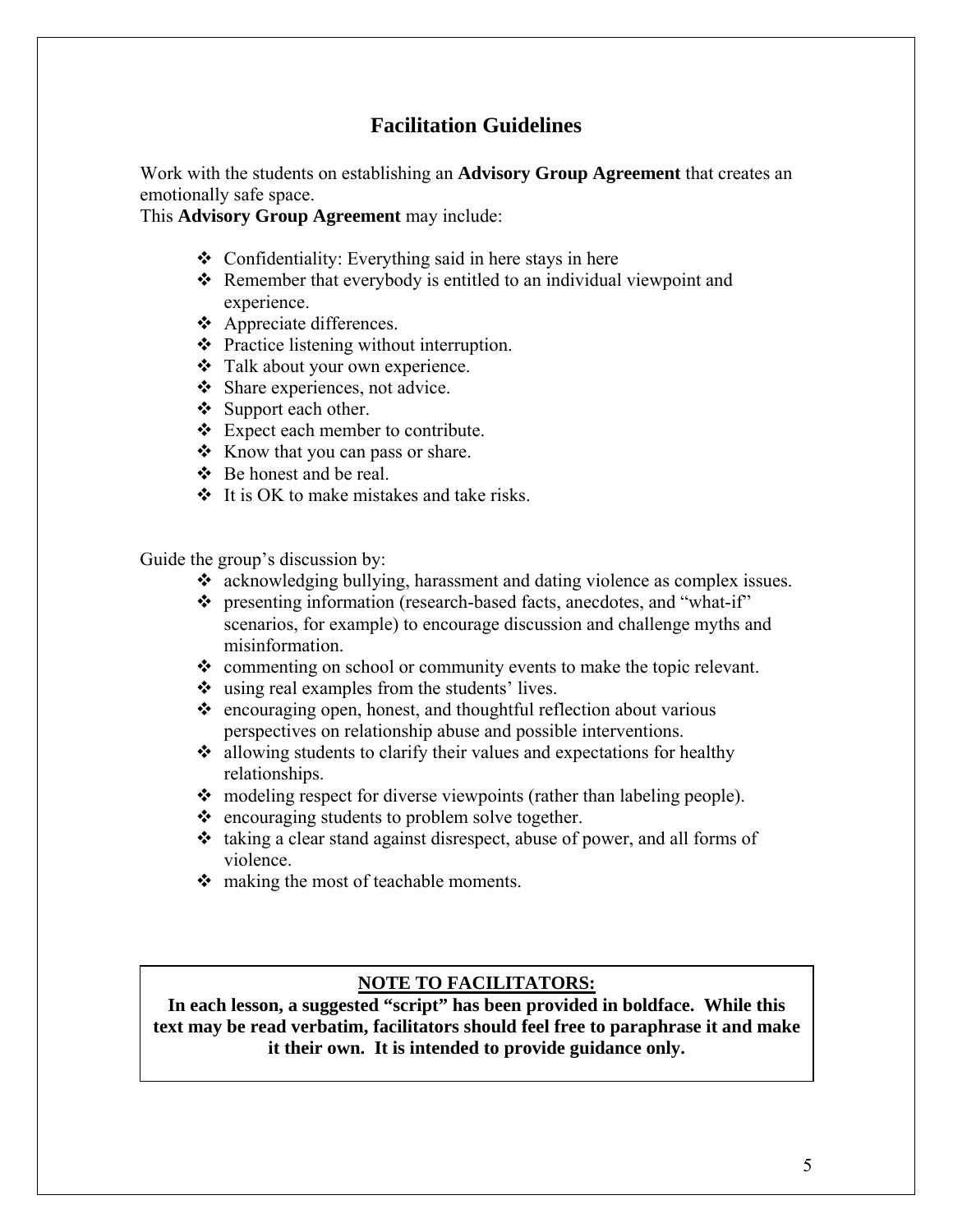# **LESSON 1: "TECHNOLOGY & TEEN RELATIONSHIPS" (Session 1 of 5)**

| <b>Introduction:</b> "Teen Technology Use Survey"<br><b>Activity/Topic:</b> "Four Corners Group Brainstorm": Technology &<br><b>Our Relationships</b> | Minutes 10<br>Minutes 15 |
|-------------------------------------------------------------------------------------------------------------------------------------------------------|--------------------------|
| Closing: "Home Work": Paying Attention to How We Use                                                                                                  | Minutes 5                |
| Technology                                                                                                                                            |                          |
| <b>Supplies:</b>                                                                                                                                      |                          |
| Dry erase board/chalkboard or flip chart                                                                                                              |                          |
| Markers or chalk                                                                                                                                      |                          |
| Post-its                                                                                                                                              |                          |
| Copies of "Teen Media Use Survey"                                                                                                                     |                          |
| <b>Grouping:</b> Whole class, small groups                                                                                                            |                          |

#### **Objectives**:

*In this lesson, students will:* 

- Recognize the many ways they use technology.
- Identify both positive and negative uses of technology.

## **Introduction: "Teen Technology Use Survey"**

1) Distribute surveys to students and give them 5 minutes to complete them.

2) Take a few moments to discuss responses -- particularly to questions  $#4 \& 5$ . How much do they use technology? How would their lives be different without cell phones or internet? Invite students to share their ideas. As a class, identify the top 3 ways students use technology most**.** 

3) Share the following statistics: **"According to a recent study by the Kaiser Family Foundation, Youth ages 8-18 spend 7.5 hours a day with a smart phone, computer, television, or other electronic device. They spend an additional 1.5 hours each day texting, and ½ hour each day talking on cell phones. Considering the ways teens can multitask, this can mean up to 11 hours of media content packed into that 7.5 hours per day!"**

4) Explain: **"With so much technology in our lives today, it is important to think about how it can affect our relationships with one another. The next activity will help us to explore that topic."**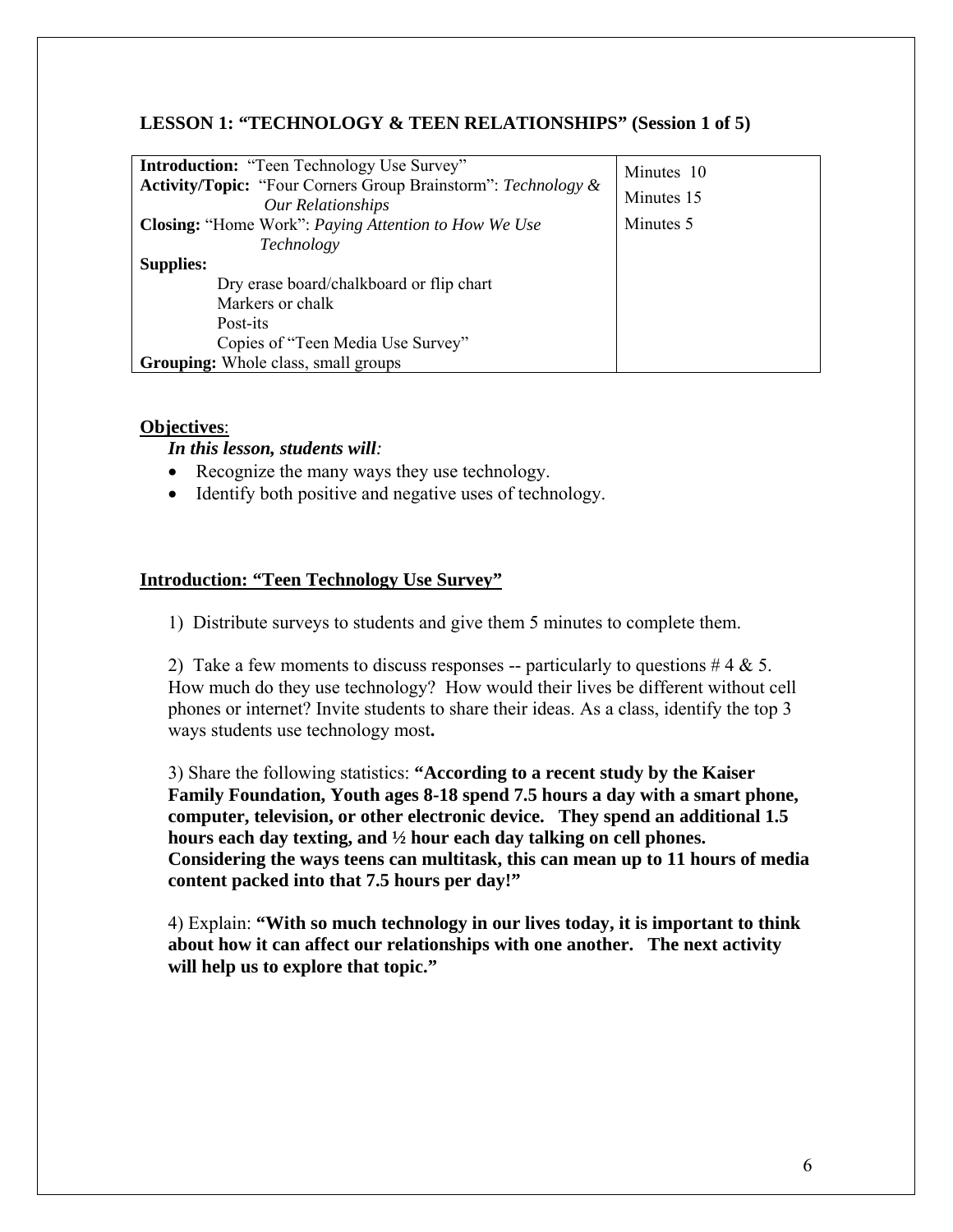# **Activity: "Four Corners": Group Brainstorm:** *Technology & Our Relationships*

*(Note: This activity will get students up on their feet. Be sure there is ample space in the room for students to move about.)* 

1) Divide the class into 4 groups, sending each group to a different corner of the room.

## **GROUPING SUGGESTION:**

You can simply number off 1-4 or, if time permits, it can be fun to let students divide themselves according to fun sets of criteria, designating a different corner of the room for each one. Consider:

- *Oldest child in family, youngest child in family, middle child, only child*
- *Mountains, Beach, City, Country*
- *Breakfast, Lunch, Dinner, Snack*
- *Sneakers, Sandals, Running Shoes, Barefoot*
- *Dog, Cat, Neither, Both*
- *Other categories of your choosing be creative!*
- 2) Once students are in their corners, give each group a stack of Post-It notes and a marker.
- 3) Write the following question at the top of your flip-chart. Give groups 3 minutes to reach consensus.

## *What are three ways that cell phones and the internet are used in negative ways in people's relationships?*

Have groups write down three different ideas on three separate post-it notes.

- 4) Have groups share their responses and stick their post-it notes on the flip chart. *(Possible responses might include: as tools for bullying, threats, rumors, harassment, controlling, abuse, identity theft, etc.)*
- 5) If you are short on time, keep the groups as they are, but if time permits, divide the class up again into four different groups, sending each to a different corner. (This allows students the chance to work with different peers. Consider using another set of criteria from the list in the box above.)
- 6) Write the following question at the top of your flip-chart. Give groups 3 minutes to reach consensus.

# *What are three ways that cells phones and the internet are used in positive ways in people's relationships?*

Have groups write down three different ideas on three separate post-it notes.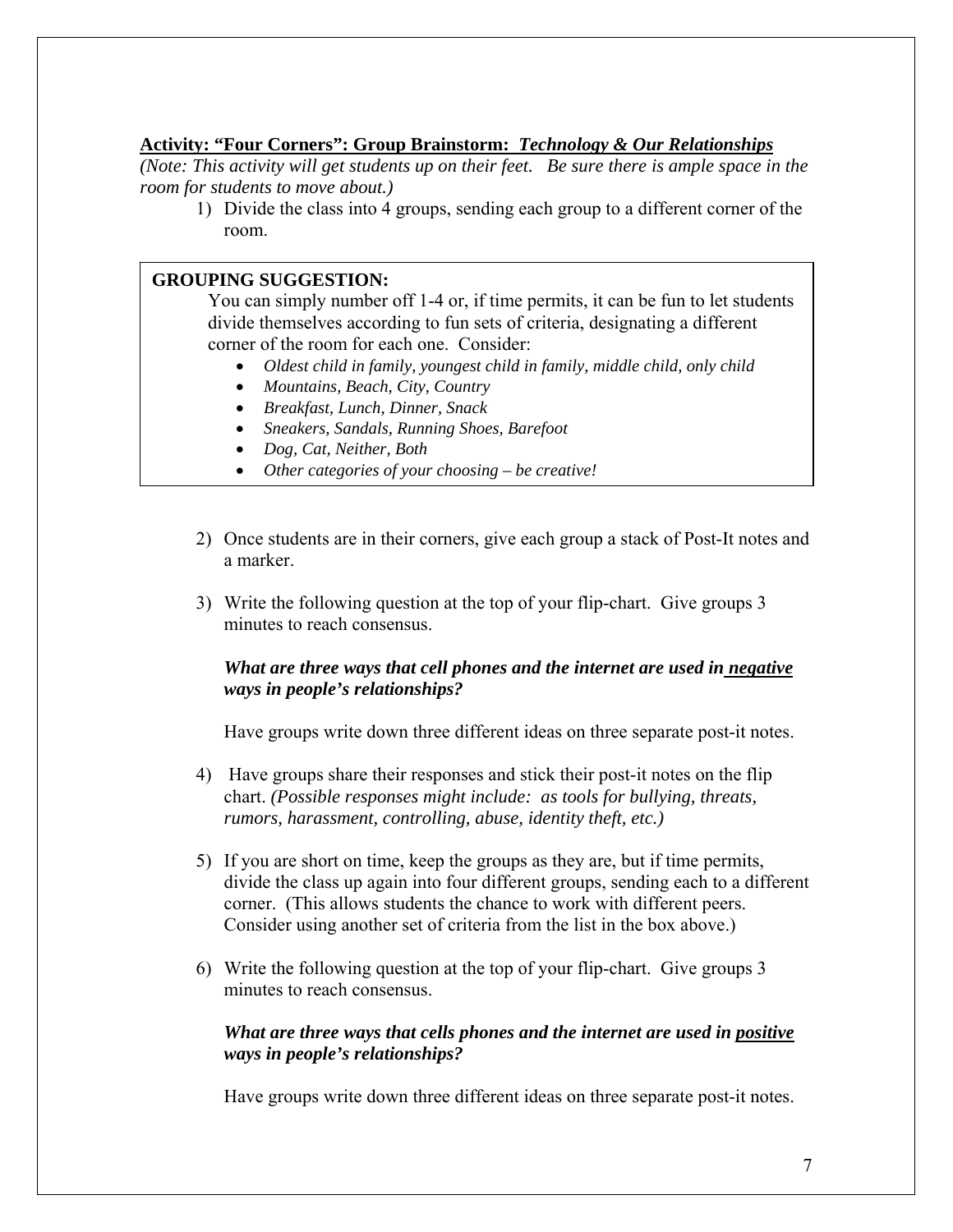- 7) Have groups share their responses and stick their Post-it notes on the flip chart. *(Possible responses might include: keeping in closer contact with friends, convenience, time efficiency, connect with people around the world, allows teens to check in with parents easier, share information quickly, etc.)*
- 8) Keep the groups as they are or divide the class again into four different groups once more, sending each to a different corner
- 9) Write the following question at the top of your flip-chart. Give groups 3 minutes to reach consensus.

# *What are three ways that cell phones and the internet have made your life different from your parents' lives?*

Have groups write down three different ideas on three separate Post-it notes.

10) Have groups share their responses and stick their Post-it notes on the flip chart. *(Possible responses might include: less face to face contact, more frequent communication, but not as deep, easier to get away with negative behaviors, greater exposure to a range of ideas and actions, etc.)*

#### **Closing: "Home Work" –** *Paying Attention to How We Use Technology*

- 1) Explain: **"We have seen today that technology is an important part of teenagers' lives. Our use of technological tools like cell phones and the internet has impacted the way we relate to one another. Technology can be used for positive ends as well as negative ones."**
- **2) "In our next lesson, we will take a closer look at how each of us uses technology in our own lives. To prepare for that, your "homework" is to pay close attention to when and how you use technology to relate to others in your life. Keep a log for one day and make note of every time you use your cell phone, a computer, or the internet to communicate with others in the next 24 hours. You may surprise yourself!"**

Follow-up: "What's in YOUR Digital Diet?" (Session 2 of 5)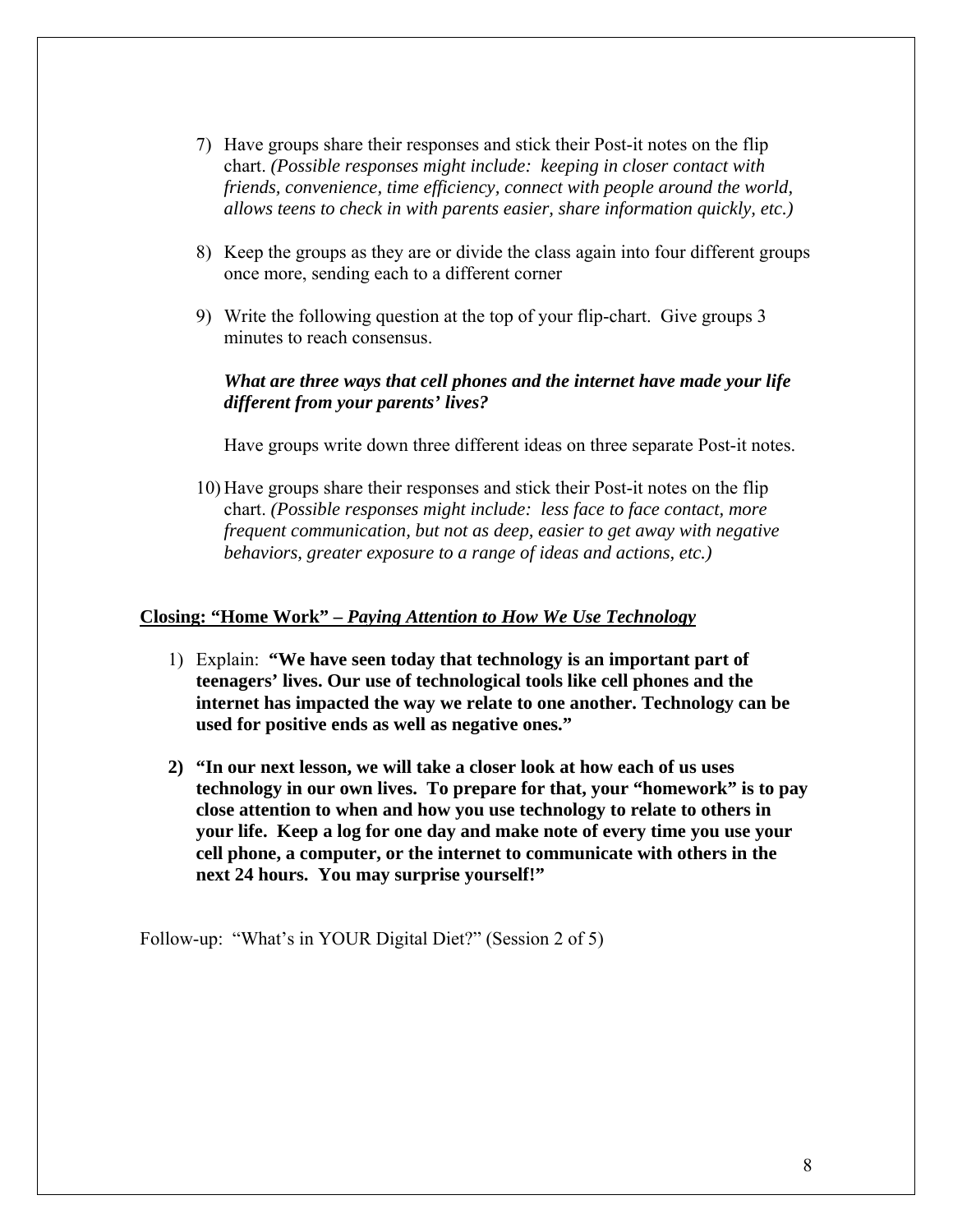# **Teen Technology Use Survey**

| 1) Do you own a cell phone?<br>If yes, at what age did you get your cell phone?                                                            | Yes | No |
|--------------------------------------------------------------------------------------------------------------------------------------------|-----|----|
| 2) Does your cell phone have access to the internet?                                                                                       | Yes | No |
| 3) Does your cell phone have a camera?                                                                                                     | Yes | No |
| 4) On average, how much time do you spend per day                                                                                          |     |    |
| Talking on your cell phone?                                                                                                                |     |    |
| <b>Texting?</b>                                                                                                                            |     |    |
| On MySpace and/or Facebook?                                                                                                                |     |    |
| <b>Watching TV?</b>                                                                                                                        |     |    |
| Listening to your IPod?                                                                                                                    |     |    |
| Surfing the net for fun?                                                                                                                   |     |    |
| Doing on-line research for school?                                                                                                         |     |    |
| Playing video games?                                                                                                                       |     |    |
| 5) How do you think your life would be different                                                                                           |     |    |
| Without your cell phone?                                                                                                                   |     |    |
| <b>Without the internet?</b>                                                                                                               |     |    |
| 9) Do you have a Myspace or Facebook account?<br>If yes, how often do you check it?                                                        | Yes | No |
| If yes, how often do you update your status message? ___________________________                                                           |     |    |
| 10) What sites do you visit /use most often? <i>(Check or list all that apply.)</i><br>MySpace _____ You Tube _____ Facebook _____ Twitter |     |    |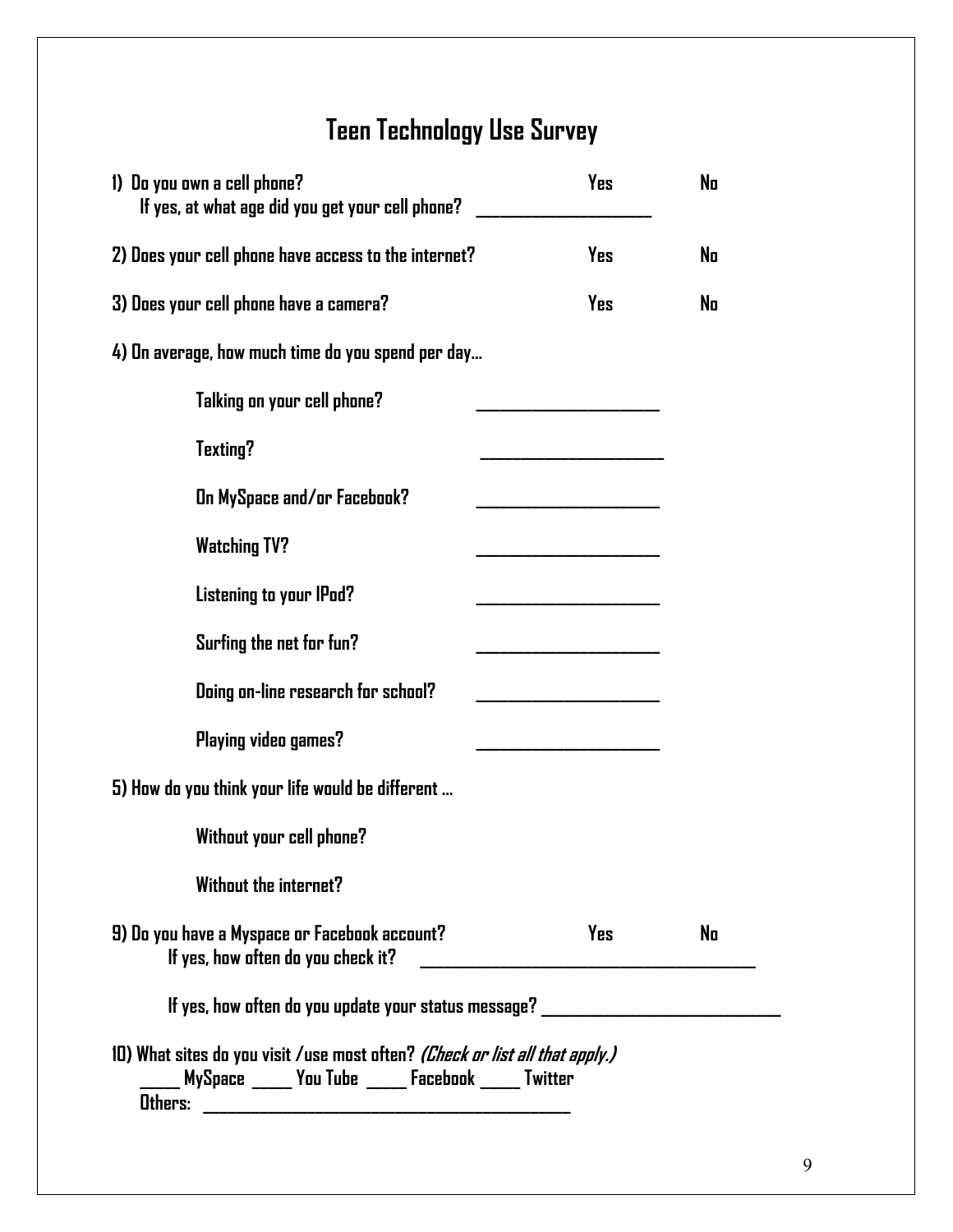# **LESSON 2: "What's in YOUR Digital Diet?" (Session 2 of 5)**

| <b>Introduction:</b> PSA Video & Discussion                                                       | Minutes 10              |
|---------------------------------------------------------------------------------------------------|-------------------------|
| <b>Activity/Topic:</b> "Exploding Atom", "Digital Diet Challenge"<br>Assignment                   | Minutes 15<br>Minutes 5 |
| Closing: Homework: "Digital Diet Challenge"                                                       |                         |
| <b>Supplies:</b> Internet access to www.startstrongaustin.org/speak-up-<br>speak-out              |                         |
| Video: Changing Lives "Cell Phone Horror" PSA<br>Copies of "24-hour Digital Diet Plan" worksheets |                         |
| <b>Grouping:</b> Whole class                                                                      |                         |

# **Objectives**:

## *In this lesson, students will:*

- Increase awareness about the role of technology in their relationships.
- Think critically about how and when they use technology.
- Be challenged to limit their use of technology for 24 hours.

# **Introduction: PSA Video and Discussion**

- 1) Explain: **"As we saw in Lesson 1, we are surrounded by technology 24 hours a day. Technology has changed the way we work, communicate, and entertain ourselves. But is it possible that we sometimes misuse technology?"**
- 2) Explain: **"Let's start things off with a humorous video created by some local teens who wanted to explore these questions."**
- 3) Show the Changing Lives "Cell Phone Horror" video available at www.startstrongaustin.org/get-creative. .
- 4) Ask the class some or all of the following questions:
	- *What is the main message of this video?*
	- *Why do you think the teens who created this video chose to represent cell phones as parts of people's bodies?*
	- *At one point in the video, two teenagers are walking through the woods holding "hands", which are represented by over-sized cell phones. When they become separated from their cell phones, they are devastated. What do you think the makers of this video were trying to say about cell phones and teen relationships?*
	- *At another point, a girl holds up her cell phone and yells, "This is my life! You're not taking it away from me!" Are there ways in real life that teens sometimes seem to feel this way about their cell phones? Explain.*
	- *Why do you think the creators of this video named the movie "How Close is Too Close?"*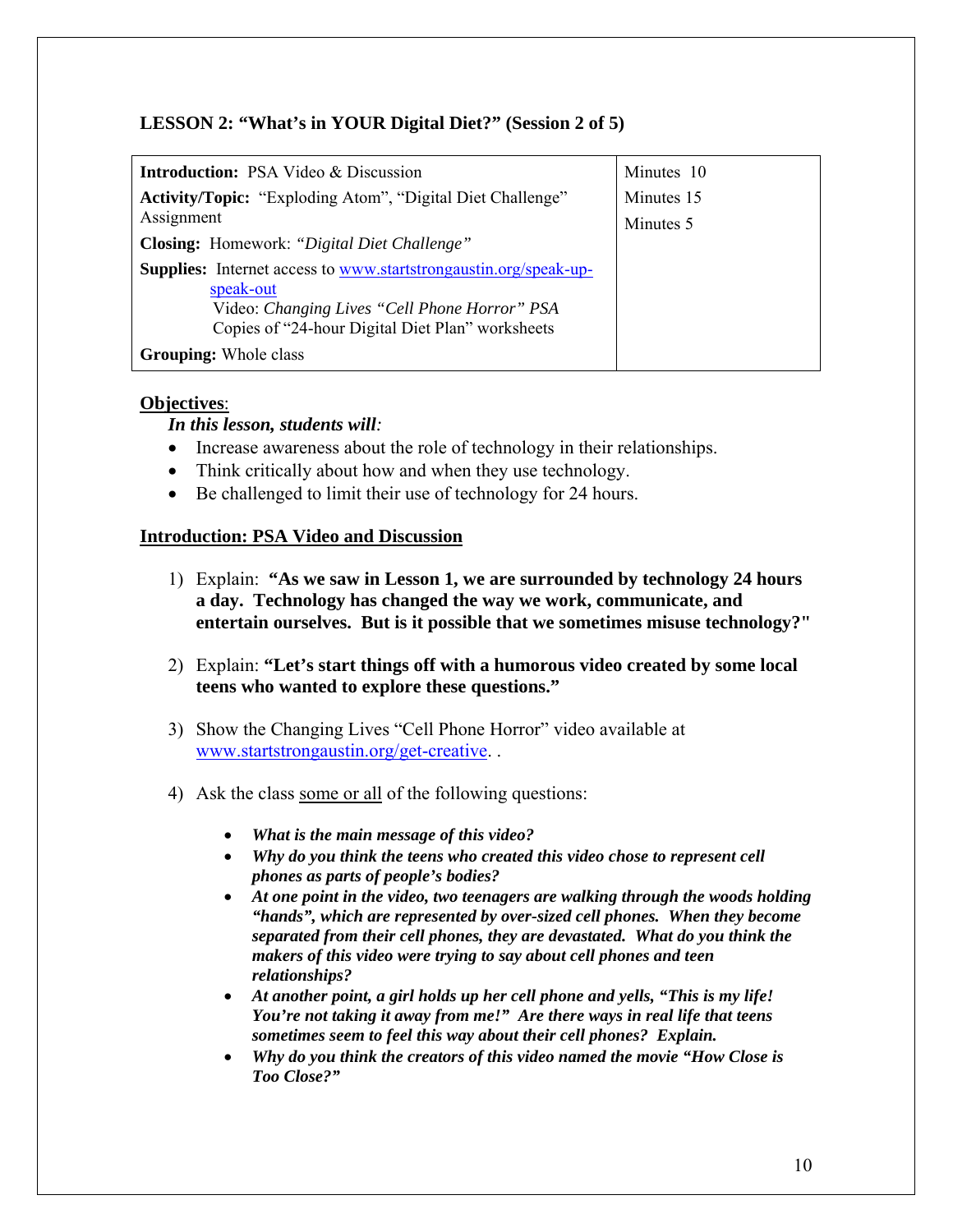## **Activities: "Exploding Atom" + "Digital Diet Challenge"**

*(Note: This activity will get students up on their feet. Be sure there is ample space in the room for students to move about.)* 

- 1) Clear a large space in the center of the classroom. Place a stool or other object in the center of the open space.
- 2) Explain: **"In this next activity we are going to look at the ways that we depend on technology in our lives. I am going to read a series of prompts and your job will be to respond to them silently by moving to a particular part of the room. The center of the room will represent "STRONGLY AGREE." The outer boundary of the room will represent "STRONGLY DISAGREE". And the space in between will represent various degrees of agreement. As I read each prompt, if you agree with it, you will move toward the center. If you disagree with it, you will move toward the outer walls. If you have mixed feelings, place yourself somewhere in between. Once you have "voted with your feet", please stand still in your place and look around at how others in the class have voted. Here we go!"**
- 3) Read each of the following prompts, giving students time to "vote" silently on their feet. (If time permits, invite a couple of students to share their reasons for voting as they did after each prompt.)
	- *I text, talk on the phone, or email my friends outside of school more than I talk with them face to face.*
	- *I prefer communicating with others via technology more than face to face.*
	- *My life would be kind of boring without my cell phone or the internet.*
	- *Most of what I do afterschool involves some sort of technology.*
	- *If I didn't have my cell phone or the internet, I would have a hard time getting things done.*
	- *I have a hard time imagining what life was like before cell phones and the internet.*
	- *Teens should be allowed to use their cell phones during the school day.*
- 4) Ask the class: **"How long do you think you could go without your cell phone or the internet and still be happy?"** Allow students to call out their answers.
- 5) Ask the class: **"Why would it be hard to go without these technologies?"** Allow students to call out their answers
- 6) Ask the class: **"Do you think you could limit how you use technology just for 24 hours? Your assignment is to take the 24-Hour Digital Diet Challenge!"**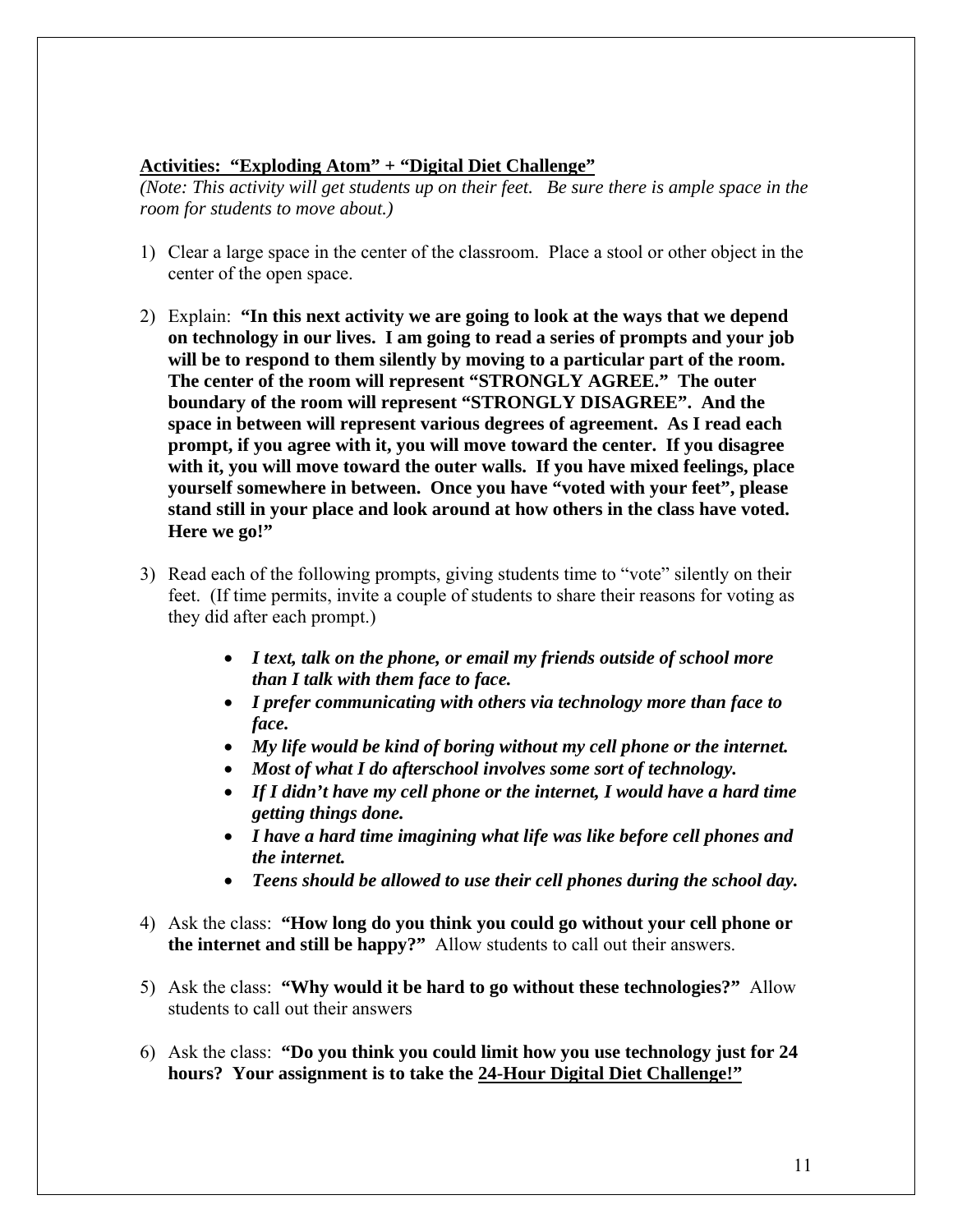- 7) Hand out the "24-hour Digital Diet Plan" worksheets to each student.
- 8) Explain**: "Starting at midnight tonight, your challenge is to limit how much you use your cell phone, computer, iPod, Facebook, MySpace, video games, and TV for 24 hours. I'm not asking you to cut them out altogether – just cut back and see how it makes you feel. Try substituting face-to-face conversation for technology whenever possible. Use this worksheet to record how, when, and for what reasons you use technology – as well as how it feels to limit yourself to our "recommended daily allowances" (RDA). As with any diet, only you can hold yourself to it, but if you "cheat" at least make note of it and ask yourself why."**
- 9) Explain: **"This digital diet may be difficult, but you might also make some discoveries about yourself through it. As you tackle the diet, ask yourself:**
	- *How does this digital diet make me feel?*
	- *How does it change the way I relate to my friends and family?*
	- *What purpose does technology serve in my relationships?*
	- *When and why do I call, e-mail, text, go online, check Facebook, etc?*
	- *What would happen if I didn't have instant, constant access to technology?*
	- *What are the daily allowances for using technology that feel good for me? (They may be higher or lower than the "recommended daily allowances.")*

#### **Closing:**

1) Tell class: **"Good luck on your diet. Be sure to bring your worksheets back the day after tomorrow!"** 

Follow-up**:** "What is Digital Abuse?" (Session 3 of 5)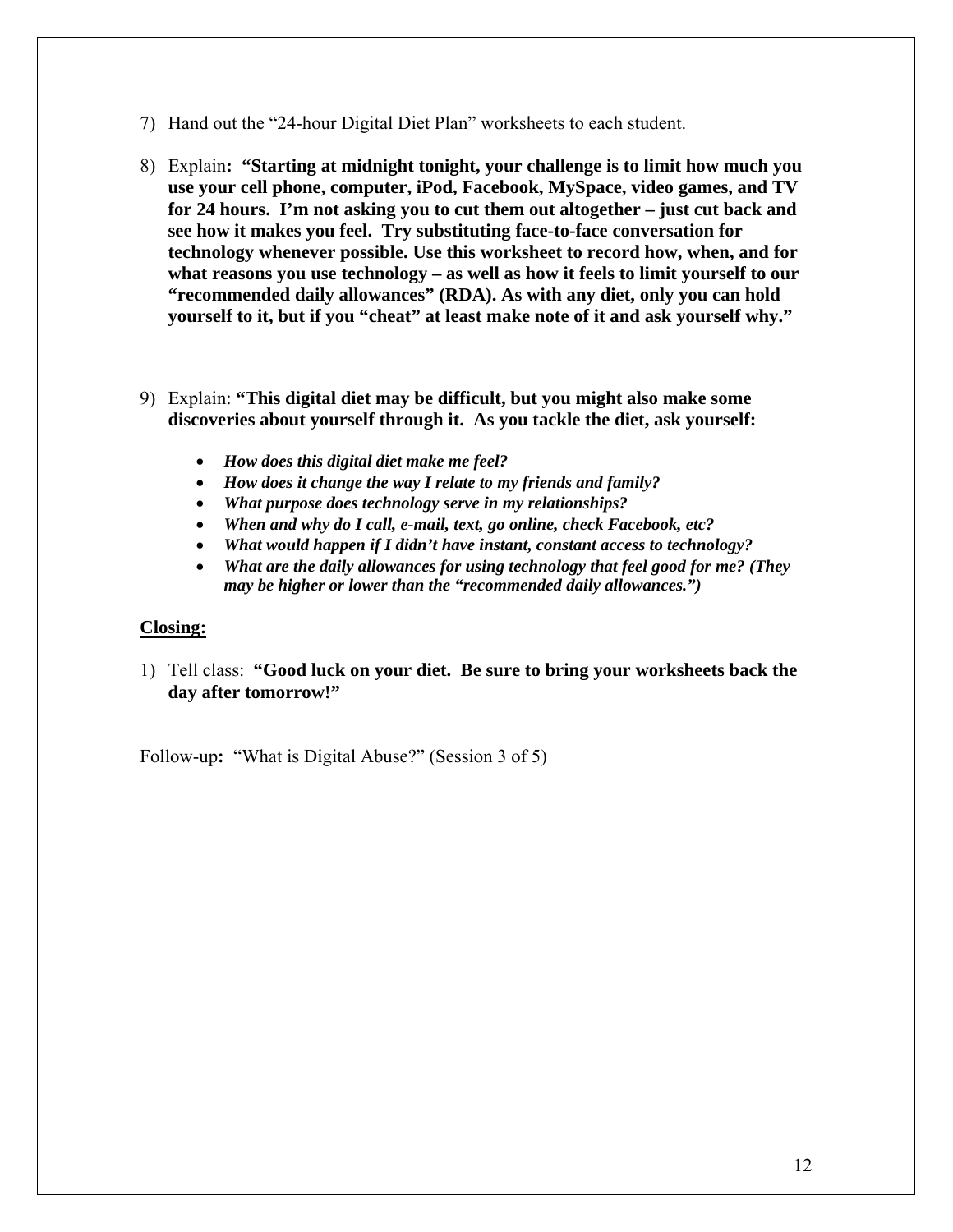#### **24-HOUR DIGITAL "DIET" PLAN**

|                                  |                          |                           |                | Did you substitute any    | <b>Comments</b>                                                                    |
|----------------------------------|--------------------------|---------------------------|----------------|---------------------------|------------------------------------------------------------------------------------|
|                                  | <b>Recommended Daily</b> | Log your actual use here: | Did you cheat? | other activity or mode of | (Was it hard? Did you discover or realize anything?                                |
|                                  | Allowance (may vary)     |                           |                | communication?            | How did it feel? What do you consider a healthy<br>daily allowance of technology?) |
|                                  |                          |                           |                |                           |                                                                                    |
| Talking on the phone             | <b>30 minutes total</b>  |                           |                |                           |                                                                                    |
| True emergency situation         | As needed                |                           |                |                           |                                                                                    |
| Making plans to meet up          | 15 minutes               |                           |                |                           |                                                                                    |
| Just because you're bored        | <b>O</b> minutes         |                           |                |                           |                                                                                    |
| Checking in                      | 15 minutes               |                           |                |                           |                                                                                    |
|                                  |                          |                           |                |                           |                                                                                    |
| <b>Texting</b>                   | 3 texts total            |                           |                |                           |                                                                                    |
| True emergency situation         | As needed                |                           |                |                           |                                                                                    |
| Making plans to meet up          | 1 text                   |                           |                |                           |                                                                                    |
| Just because you're bored        | $0$ texts                |                           |                |                           |                                                                                    |
| Checking in                      | 2 texts                  |                           |                |                           |                                                                                    |
|                                  |                          |                           |                |                           |                                                                                    |
| Social networking sites          | 10 minutes total         |                           |                |                           |                                                                                    |
| <b>FaceBook</b>                  | 5 minutes                |                           |                |                           |                                                                                    |
| MySpace                          | 5 minutes                |                           |                |                           |                                                                                    |
| Twitter                          | 5 minutes                |                           |                |                           |                                                                                    |
|                                  |                          |                           |                |                           |                                                                                    |
| Internet use                     | 3.5 hours                |                           |                |                           |                                                                                    |
| Research/information for         | 2 hours                  |                           |                |                           |                                                                                    |
| school/work                      |                          |                           |                |                           |                                                                                    |
| Personal E-mail                  | 10 minutes               |                           |                |                           |                                                                                    |
| Sharing information, links, etc. | 10 minutes               |                           |                |                           |                                                                                    |
| with friends                     |                          |                           |                |                           |                                                                                    |
| You Tube                         | 5 minutes                |                           |                |                           |                                                                                    |
| iTunes                           | 5 minutes                |                           |                |                           |                                                                                    |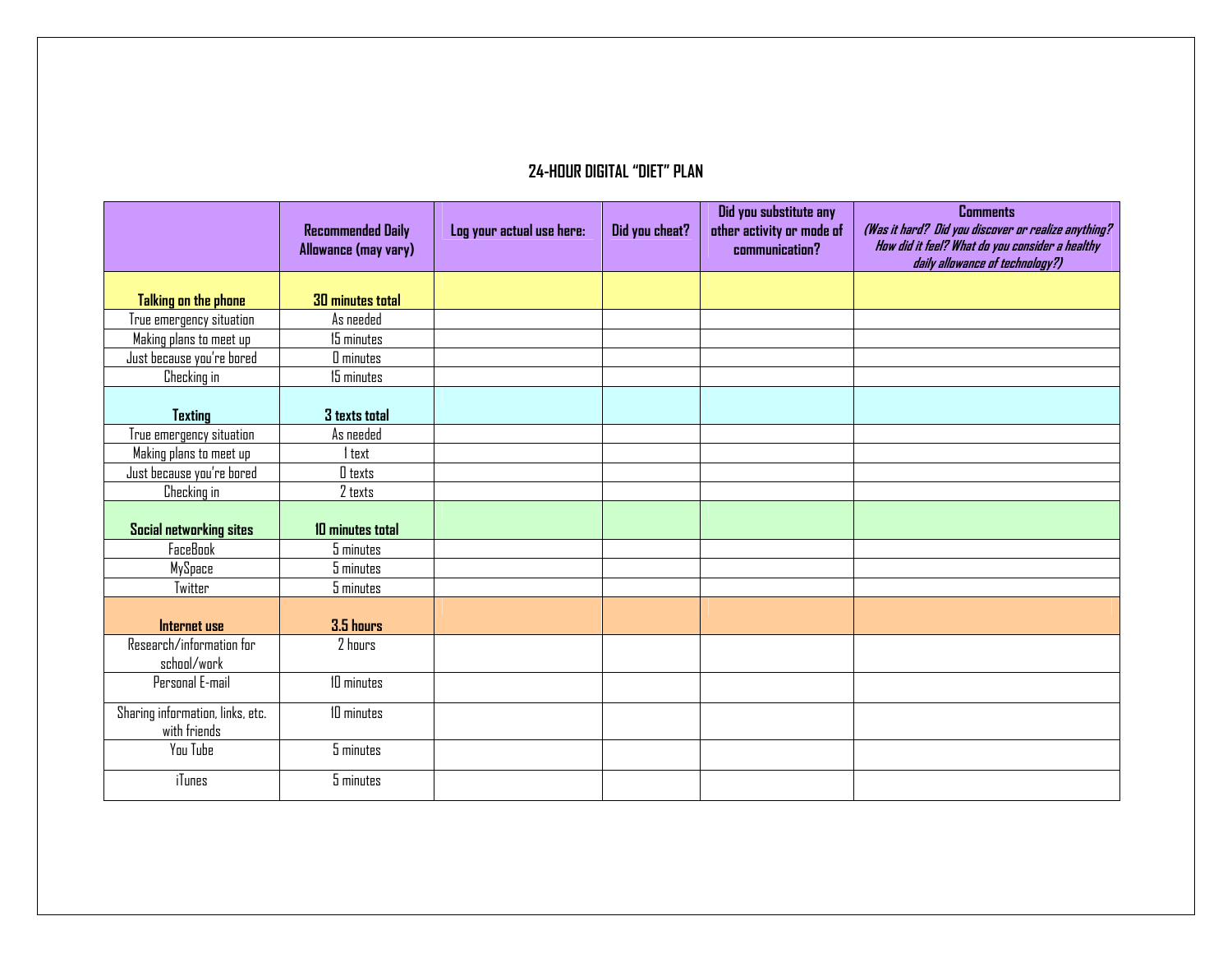*That's Not Cool* **Tools, such as videos and print materials are available for free download at www.thatsnotcool.com/tools.** 

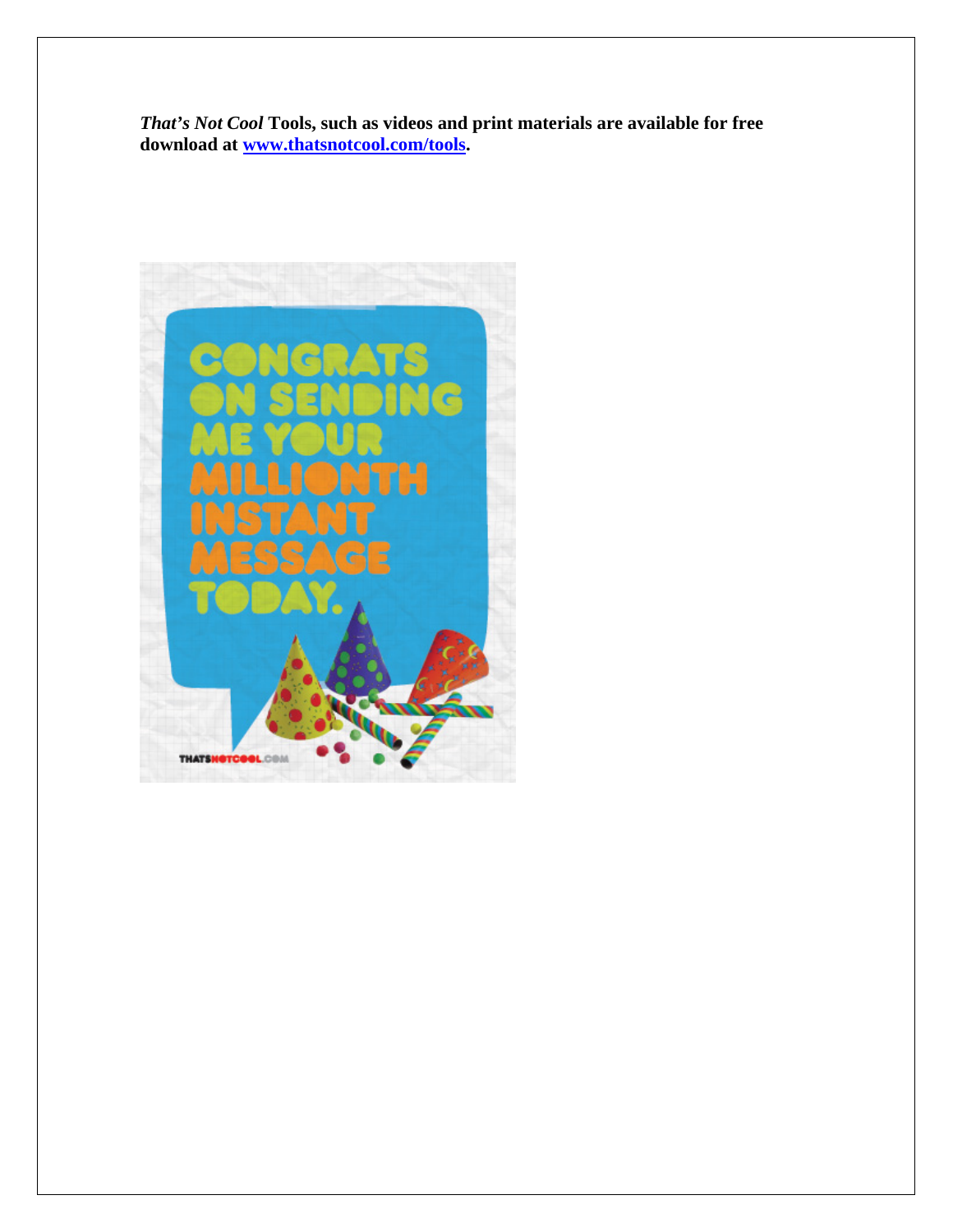# **LESSON 3: "What is Digital Abuse?" (Session 3 of 5)**

| <b>Introduction:</b> That's Not Cool PSA Video & Discussion            | Minutes 10 |
|------------------------------------------------------------------------|------------|
| <b>Activity/Topic:</b> Digital Abuse Statistics & "Cyberbullying Quiz" | Minutes 15 |
| <b>Closing:</b> Discussion/Brainstorm                                  | Minutes 5  |
| <b>Supplies:</b>                                                       |            |
| Internet Access to                                                     |            |
| http://www.thatsnotcool.com/tools/index.asp? $L1=2$                    |            |
| Video: Textual Harassment PSA                                          |            |
| Copies of the "Cyberbullying Quiz"                                     |            |
| <b>Grouping:</b> Whole class                                           |            |

## **Objectives**:

.

## *In this lesson, students will:*

- Define "Digital Abuse."
- Recognize the ways that technology can be used to bully, harass or abuse someone.
- Assess their own behaviors.

## **Introduction: That's Not Cool PSA Video and Discussion**

- 1) Ask class: **"Before we get started today, how is the digital diet going for you all?"** Allow students to reply. **"Remember to bring back you diet plan worksheet for our next lesson!"**
- **2)** Explain: **"We have been exploring the many ways -- both positive and negative -- that we can use technology in our relationships. Before we go any further, let's take a quick look at a short PSA from** *That's Not Cool***."**
- 3) Show TNC video at http://www.thatsnotcool.com/TVSpot.aspx
- 5) Ask the class some or all of the following questions:
	- *What is the main message of this video?*
	- *What were some of the things that the boyfriend harassed the girlfriend about?*
	- *The final slide asks, "When does caring become controlling?" At what point do you think the boyfriend's texts went from caring to controlling?*
	- *Is there a downside to our ability to have immediate and constant contact with one another?*
	- *When it comes to over-texting, what puts it over the edge the number of texts or what the texts are saying? Or both?*
	- *What do you think the girlfriend in the video should do about this situation?*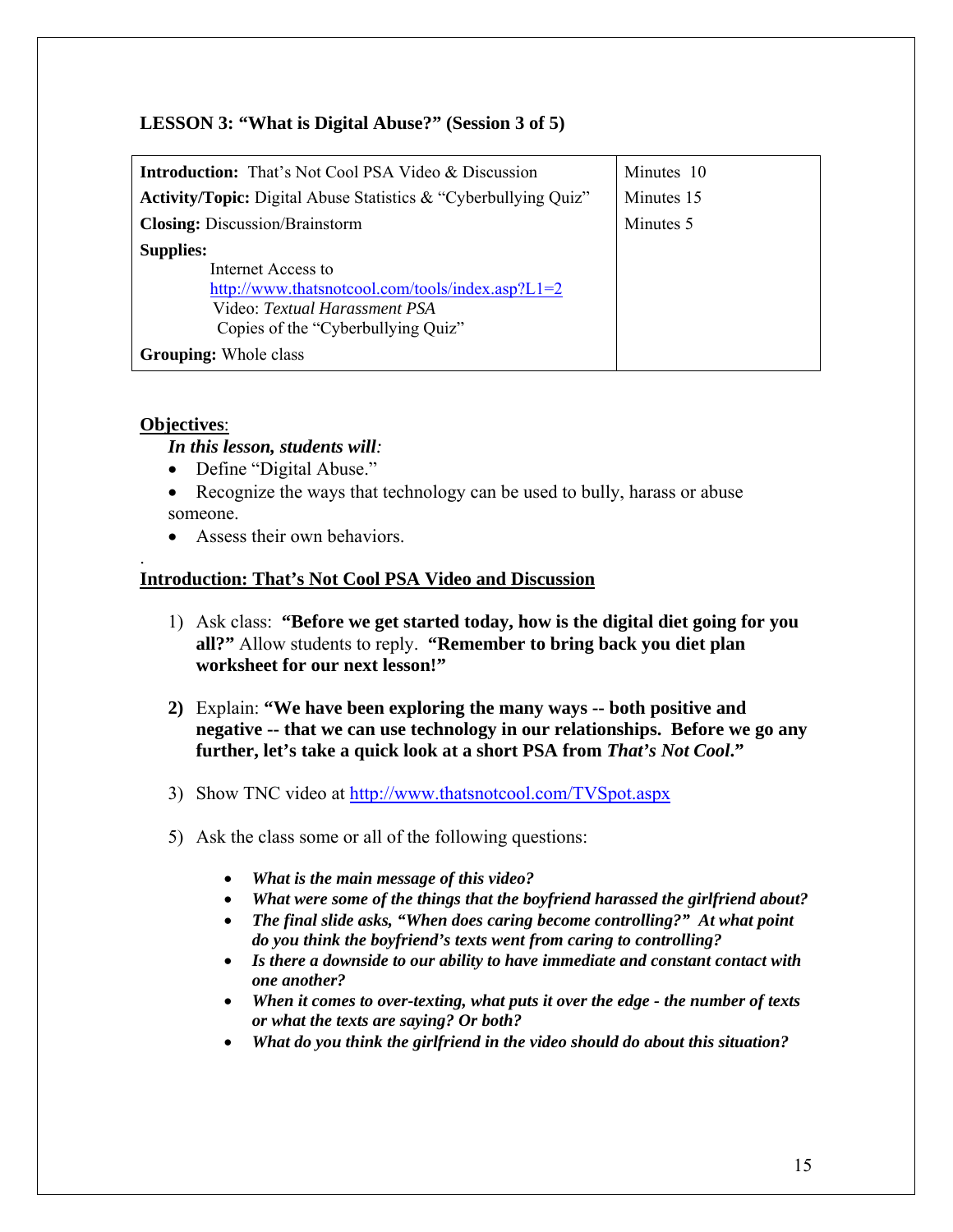#### **Activities: Digital Abuse Statistics**

- 1) Explain: **"The video that we just watched demonstrates how cell phones can be used to monitor, control, pressure, and overwhelm another person. Today we are going to examine a topic that has become very serious as technology has become such a major influence in our lives: Digital Abuse. Cell phones, the internet, and on-line sites like FaceBook and MySpace can all be used as tools to bully, threaten, and harass others. For example, they can be used to spread rumors; spy on others; share people's personal pictures, videos, and information without their consent.**
- 2) Write the following definition on the board and explain: **"Digital Abuse is** *the use of cell phones, the internet, social networking sites, or other technologies to hurt, control, threaten, embarrass, harass, or manipulate another person."*
- 3) Explain: **"According to MTV's "A THIN LINE" campaign, as much as 50 percent of 14- to 24-year-olds have experienced some type of digital abuse."**

## **SUGGESTION:**

"Activate" these statistics by having every other student in the class stand up. Point out that this is a visual representation of 50% of their class.

## **Activities: Preventing Cyber bullying**

- 1) Explain**: "Let us talk about recent news about cyber bullying.**
	- *What forms can cyber bullying take? (e.g. online fights, harassment, threats; dissing someone online; sending or posting cruel gossip; impersonating someone; outing someone; exclusion)*
	- *Are there things we do on-line or with our cell phones that we would never do face-to-face? Why? (e.g. "You can't see me. Role-playing. No tangible feedback.)*
	- *How does the target feel? Why is cyber bullying so serious? (e.g.nowhere to escape the bullying at school; rumors or threats spread quickly and everywhere; once rumors or pictures are on-line they will always be there.)*
	- *What can you do if it happens to you? (e.g .talk to a trusted adult ;report to the school; save the evidence; don't retaliate; file a complaint with the internet service provider or the web site.)*
	- *Let's look at the school policy and code of conduct about bullying, cyber bullying and sexual harassment. (see appendix).*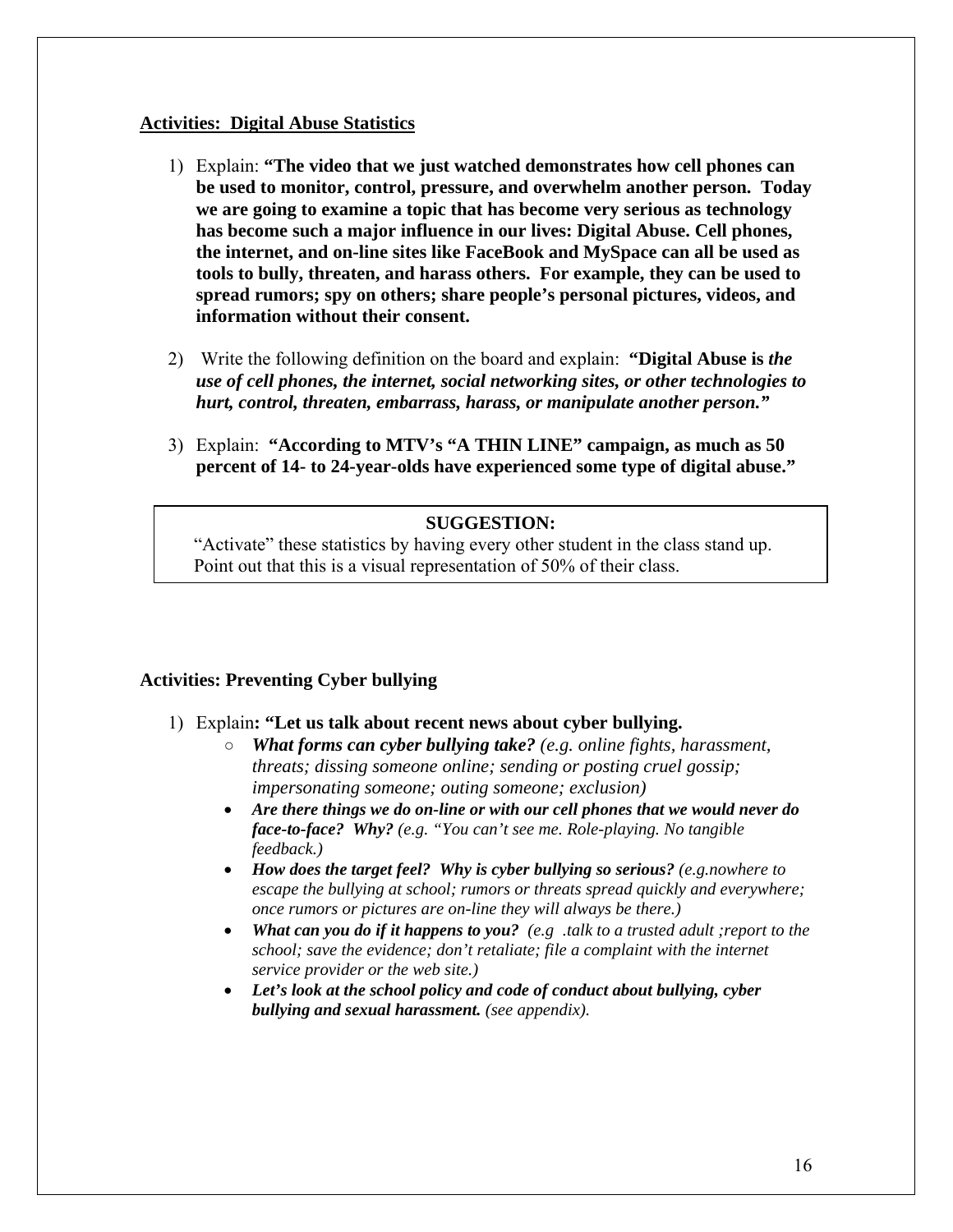#### **Closing: Discussion/Brainstorm**

- 1) Ask the class: "**Why is it important to stop cyber-bullying and digital abuse? "**Allow students time to respond, writing their responses on the board or flip-chart.
- 2) Ask the class: **"What can you all do when you see or hear of cyber bullying going on?"**
- 3) Explain: **"In our next lesson we are going to talk more about what we can do about digital abuse when it happens to us or someone we care about."**

**Follow-up:** "Digital Abuse: What can we DO about it?" (Session 4 of 5)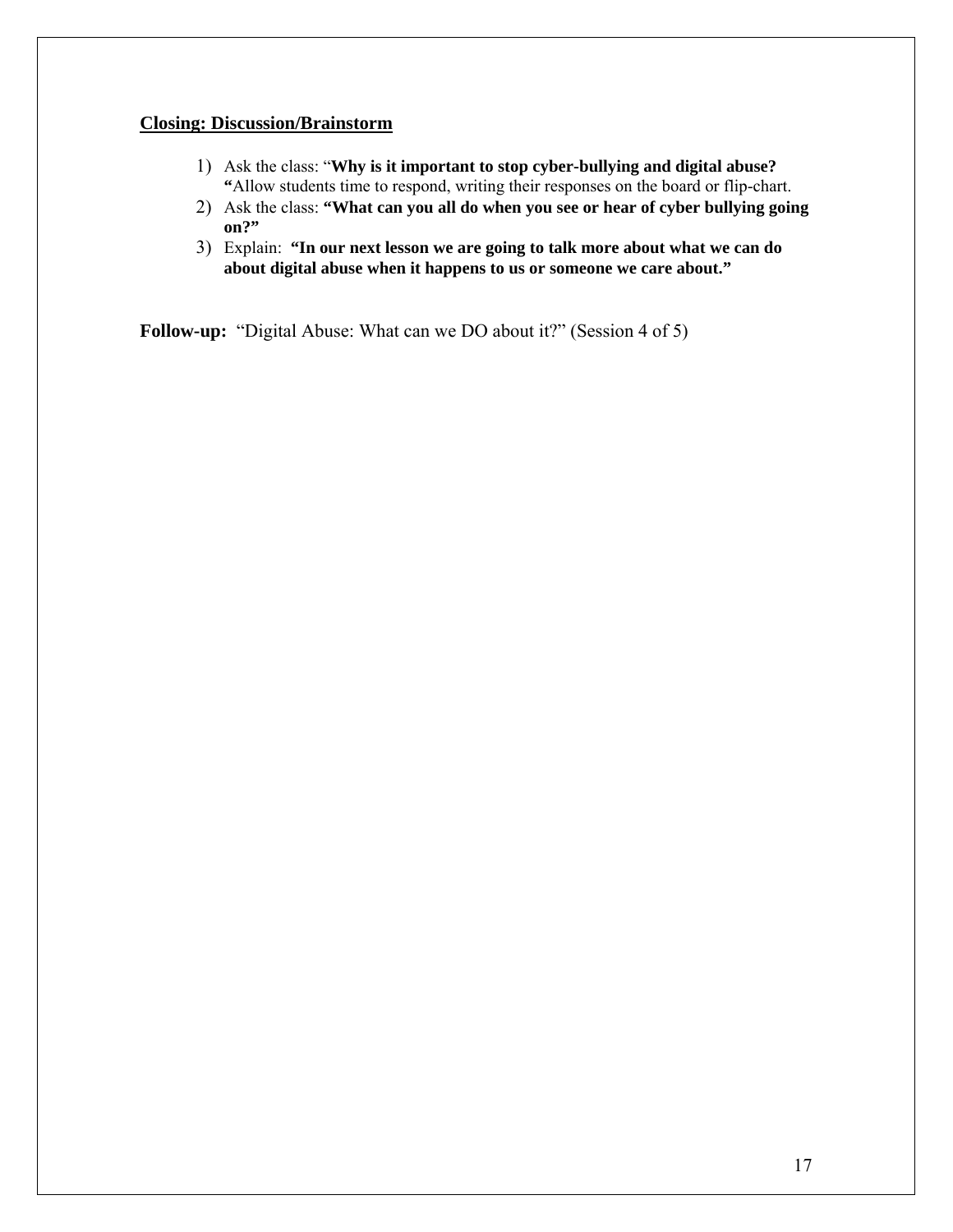# **LESSON 4: "Digital Abuse: What Can We DO About It?" (Session 4 of 5)**

| <b>Introduction:</b> Process Digital Diet + "Sexting" Facts                                                                                                         | Minutes 10 |
|---------------------------------------------------------------------------------------------------------------------------------------------------------------------|------------|
| <b>Activity/Topic:</b> Video & Discussion                                                                                                                           | Minutes 20 |
| <b>Closing:</b> Vote With Your Feet                                                                                                                                 | Minutes 5  |
| <b>Supplies:</b><br>Video: <i>Changing Lives: Perhaps Tomorrow</i> accessible at<br>www.startstrongaustin.org/speak-up-speak-out<br>Copies of the "Sexting" handout |            |
| <b>Grouping:</b> Whole class                                                                                                                                        |            |

# **Objectives**:

# *In this lesson, students will:*

- Increase awareness and understanding of sexting and cyber-bullying including their consequences.
- Increase knowledge of how to prevent digital abuse.
- Recognize that everyone in the school community can play an important role in preventing digital abuse.

# **Introduction: Process Digital Diet + "Sexting" Facts**

- 1) Ask class: **"Before we get started today, let's talk about how the digital diet went. How did you all do?"** Allow students to reply. You might prompt them with questions like:
	- *What was the hardest part about it?*
	- *Did you cheat at all? If so, why?*
	- *How did going with limited technology make you feel?*
	- *Since you weren't using technology so much, what did you do to communicate with others or entertain yourself?*
	- *Did you learn or discover anything through this experiment?*
	- *How would you define the healthy amount of technology use for yourself?*
	- *In what ways can healthy use of technology be positive for you and your relationships?*

Collect digital diet worksheets.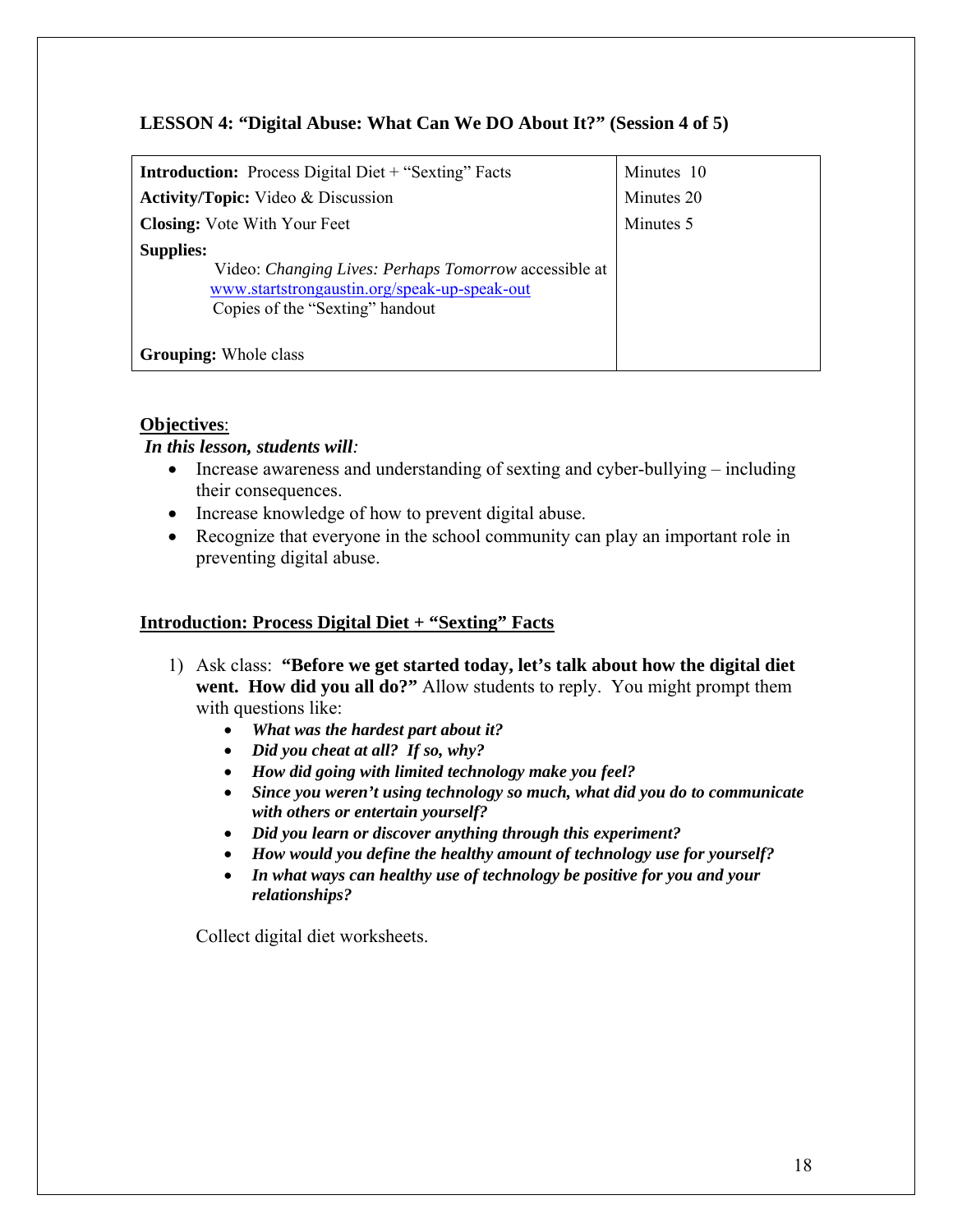## **Activity: Changing Lives** *Perhaps Tomorrow* **Video & Discussion**

- 1) Explain: **"We're now going to watch a short film made by local teens who wanted to address the issue of digital abuse. It's the story of a teenager, Alyssa, who becomes the victim of cyber-bullying. Watch carefully how the situation develops and escalates and we'll discuss it afterwards."**
- 2) Show the Changing Lives *Perhaps Tomorrow* video. Access the video at www.startstrongaustin.org/get-creative.
- 3) Ask the class some or all of the following questions:
	- *a. Why do you think Alyssa agreed to send her on-line boyfriend "sexy" pictures of herself? How do you think Alyssa felt?*
	- *b. How did Alyssa's pictures go public?*
	- *c. Why is sending personal pictures over the internet risky?*
	- *d. What are some specific ways that Alyssa's friend was supportive of her?*
	- *e. At the end of the film, Alyssa is seen telling her story to a group of peers at an assembly. Why do you think she decided to speak out?*
- 4) Tell the class: **"Let's talk about who was responsible for what happened in this film. You'll vote by standing up. You can vote as many times as you feel appropriate.** 
	- *"Stand up if you think Alyssa was responsible." Let students vote.*
	- *"Stand up if you think the on-line boyfriend was responsible." Let students vote.*
	- *"Stand up if you think the two girls who forwarded the pictures were responsible." Let students vote.*
	- *"Stand up if you think the other students at school who passed the pictures along were responsible." Let students vote.*
	- *"Stand up if you think all of the above shared responsibility." Let students vote.*
- 5) Explain: **"This film shows how digital abuse can spiral out of control quickly, so it's very important to think about the consequences of taking, sending, or forwarding personal pictures of yourself or someone else. Remember that once a photo, video, or message has been sent, you have no control over where it may travel or who may see it. The photos can be sent without consent to show off to others, or to hurt or humiliate someone.**

**Unfortunately, sometimes people use threats or pressure to get nude or private photos (ie, "if you don't, I'll break up with you" or "I'd really like you if you sent me a picture"). It is NEVER okay to use pressure or threats in a relationship. Everyone has a right to decide what they're comfortable with.**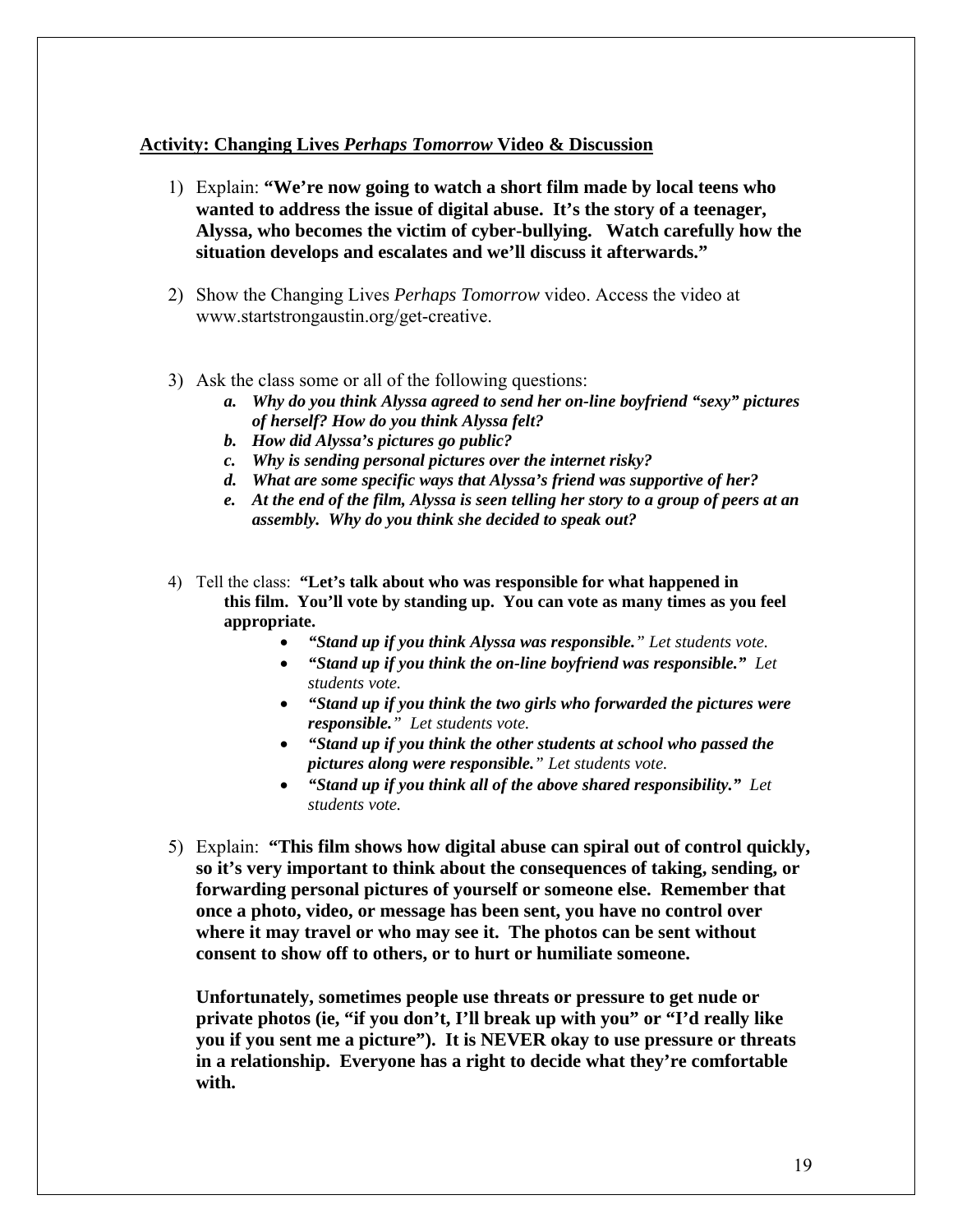**The video also shows how everybody has a role in preventing or ending digital abuse.** 

**Beyond causing emotional pain, sexting is against the law. Teens who send or forward sexual pictures of someone underage can face child pornography charges, go to jail, and have to register as a sex offender.** 

**If you ever feel pressured to send a nude or private photo, remember that you have the right to say NO. Talk to someone you trust for support, or visit www.ThatsNotCool.com. If you receive an explicit photo, video, or message do not send it** 

**to anyone else and do not delete it. Report it to an adult you trust."** 

6) Share the following statistics:

**"A 2008 survey of teens ages 13-19 found that:**

- **20% of teens overall have sent/posted nude or semi-nude pictures or video of themselves.**
- **In 15% of these instances, the pictures or videos were sent by teens to someone they had only met and knew online.**
- **39% of teens overall reported sending sexually explicit messages to someone.**
- **48% of teens report they have received sexually explicit messages.** *The teens often report pictures meant to be sent as private frequently get shared with people other than the intended recipient."*
- More than half of teen girls (51 percent) say pressure from a guy is a reason girls send sexy messages or images, while 18 percent of teen boys say pressure from a girl is a reason. (Source: www.thenationalcampaign.org/**sextech***)*

#### **SUGGESTION:**

"Activate" these statistics as in the lesson 3 by having every fifth, seventh, third, and second student in the class stand up, respectively. Point out that this is an approximate visual representation of each of the percentages above in their class.

**Follow-up:** "Drawing YOUR Digital Line?" (Session 5 of 5)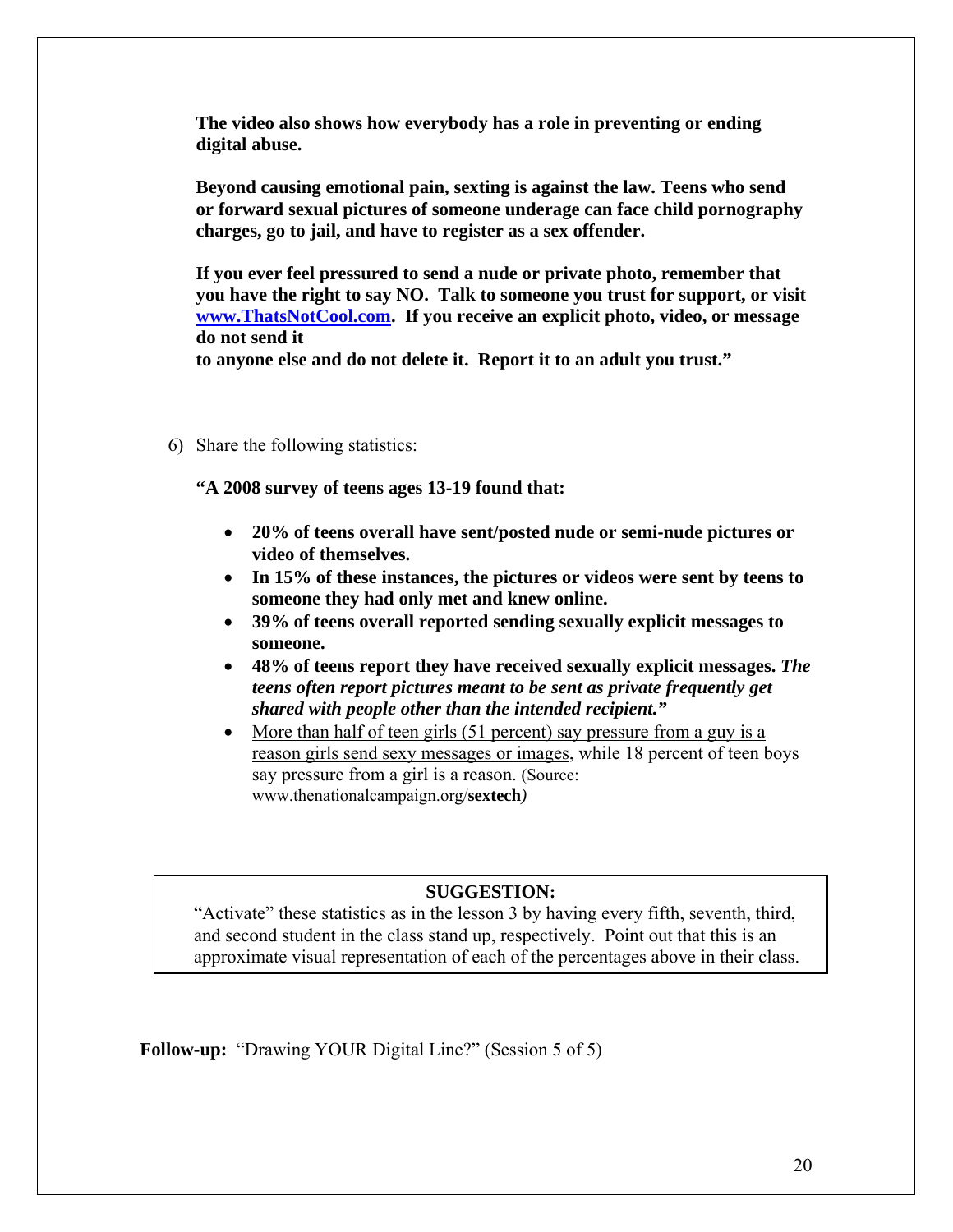# **SEXTING**

# **What is "sexting?"**

**Sexting** is the act of sending sexually explicit messages or photos (i.e.: nude, semi-nude, or otherwise sexual in nature) electronically, primarily between cell phones.

# **Some things to keep in mind about "sexting" …**

- A person can feel coerced, pressured or threatened into sending a sexually explicit image (ie, "if you don't, I'll break up with you" or "I'd really like you if you sent me a picture"). These images can also be taken or distributed without a person's consent or knowledge.
- Images sent by mobile phone can easily fall into the wrong hands, and once they are in cyberspace it is impossible to control what others may do with them, like copying and posting them in other places online where potential employers, college recruiters, friends, parents, teachers and enemies could see them.
- Sexting can lead to public humiliation, cyberbullying, or even sexual assault.
- It is illegal to take sexual photos of children and young people and it is also a crime to pass them on.
- The easy availability of new technologies and social networking sites can turn what can seem an innocent joke or flirtatious fun into a potentially devastating experience.

# **What are the consequences of getting caught "sexting?"**

- Teens involved in "sexting" could be prosecuted and convicted of crimes such as manufacturing, distribution, and possession of child pornography. If convicted of such crimes they could also become registered sex offenders.
- On top of being criminally prosecuted, once these pictures are posted online they may never really go away even after the teen tries to delete them.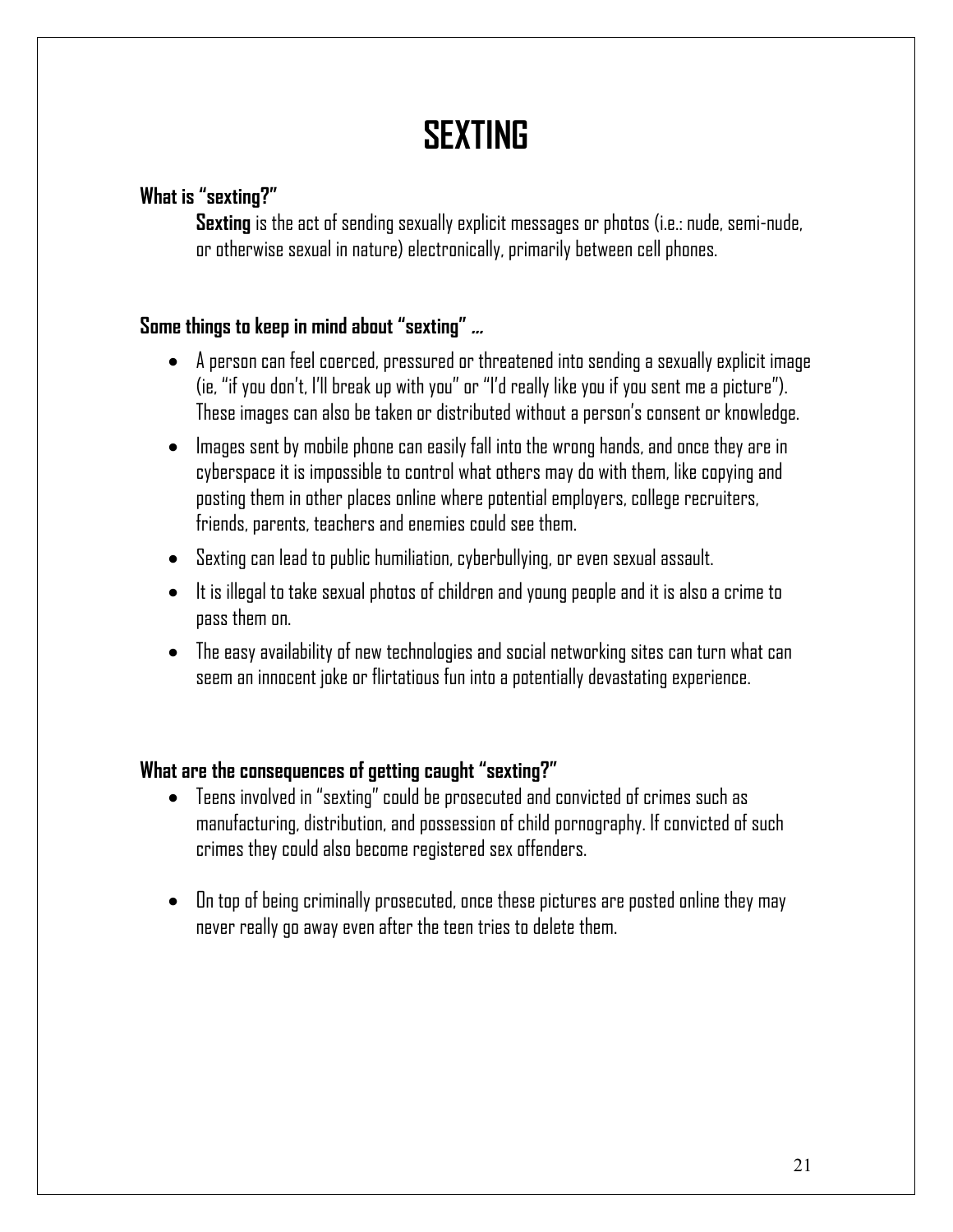# **7 Tips to Prevent "sexting"**

1. **PRESSURE IS NEVER OKAY** in your relationship. If you ever feel pressured, coerced, or threatened to send a nude picture, or to do anything you're not comfortable with in your relationship, remember that you have the right to decide what's okay, or not okay. Talk to people you trust and seek out resources to help with relationship pressure.

2. **THINK ABOUT THE CONSEQUENCES** of taking, sending, or forwarding a sexual picture of someone underage, even if it's of you. You could get kicked off of sports teams, face humiliation, lose educational opportunities, and even get in trouble with the law.

3. **NEVER TAKE** images of yourself that you wouldn't want everyone including your classmates, your teachers, your family, or your employers to see.

4. **BEFORE HITTING SEND**, remember that you can't control where this image may travel. What you send to a boyfriend or girlfriend could easily end up with their friends, and their friends, and their friends…

5. **IF A SEXTING PHOTO ARRIVES ON YOUR PHONE**, do not send it to anyone else! If you forward a sexual picture of someone underage, you are as responsible for this image as the original sender. You could face child pornography charges, go to jail, and have to register as a sex offender.

6. **REPORT** any sexting you receive on your cell phone to an adult you trust. Do not delete the message. Instead, get your parents or guardians, teachers, and school counselors involved immediately. Tell them the full story so they know how to support you. And don't freak out if that adult decides to talk with the parents of others involved that could be the best way to keep all of you from getting into serious trouble.

7. **TALK TO YOUR FRIENDS** so that they know sexting is against the law and that it's never okay for anyone to pressure someone for a nude picture. You're actually doing them a big favor because of the serious trouble that can happen if the police get involved.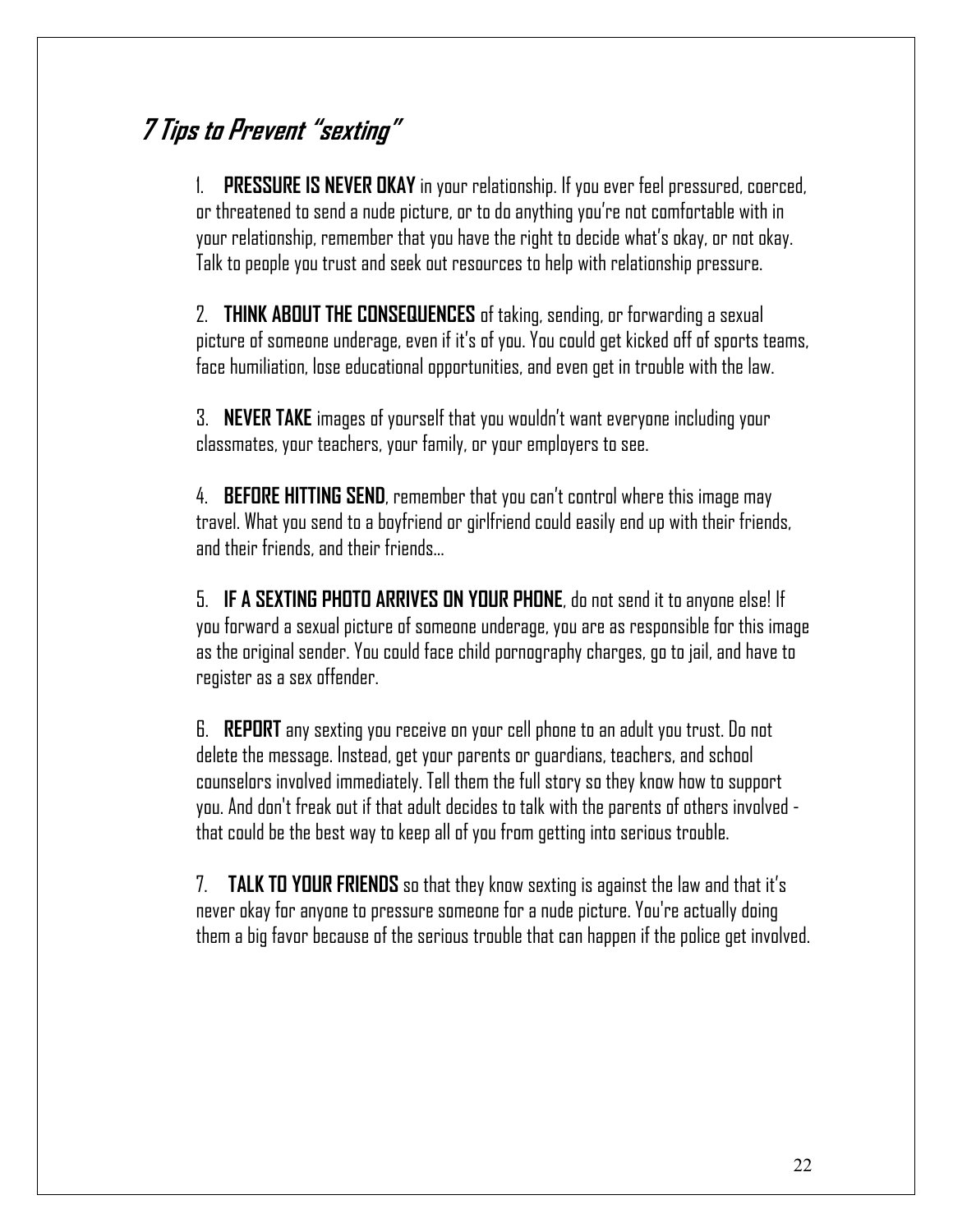# **LESSON 5: "Drawing YOUR Digital Line" (Session 5 of 5)**

| <b>Introduction:</b> What is YOUR "Digital Domain"?         | Minutes 5  |
|-------------------------------------------------------------|------------|
| <b>Activity/Topic:</b> ThatsNotCool.com $-$ 2-Sided Stories | Minutes 20 |
| <b>Closing:</b> Taking Control of Your Digital Domain       | Minutes 5  |
| <b>Supplies:</b>                                            |            |
| Internet access to www.thatsnotcool.com                     |            |
| Dry-erase board or flip chart, markers                      |            |
| Copies of "Take Control of Your Digital Domain"             |            |
| handouts.                                                   |            |
| Internet access to www.athinline.com                        |            |
| <b>Grouping:</b> Whole class                                |            |

# **Objectives**:

*In this lesson, students will:* 

- Explore ways to establish clear boundaries in relationships with regard to technology.
- Identify effective strategies for handling various forms of Digital Abuse.
- Increase knowledge of how to take control of their "Digital Domains."

# **Introduction: What is YOUR "Digital Domain?"**

- 1) Write the following quote on the board: *"Your mobile, online, and IM accounts are all a part of you. When someone you're dating is controlling, disrespecting, or pressuring you in those spaces. That's Not Cool." -- Tagline for www.thatsnotcool.com*
- 2) Explain: **"In our first lesson of this unit, you took a survey which identified all the different ways that you use technology in your lives. Raise your hand if you have a MySpace, FaceBook or some other kind of social networking account."** Have students raise hands. **"Now raise your hand if you have an email account."** Have students raise hands. **"Are there any other ways that you use technology that require you to establish an account with a password?"** Let students respond.
- 3) Explain: **"As we've seen, technology has become an essential part of how we relate to one another in today's world. A big part of who we are is linked to who we in our** *'Digital Domain'***.**" Draw students' attention to the quote and read it aloud.
- 4) Explain: **"ThatsNotCool.com is a website designed for teens that addresses the kinds of digital abuse we've been talking about -- constant messaging, pressure to send personal pictures, privacy problems, rumors, and more. Let's take a look."**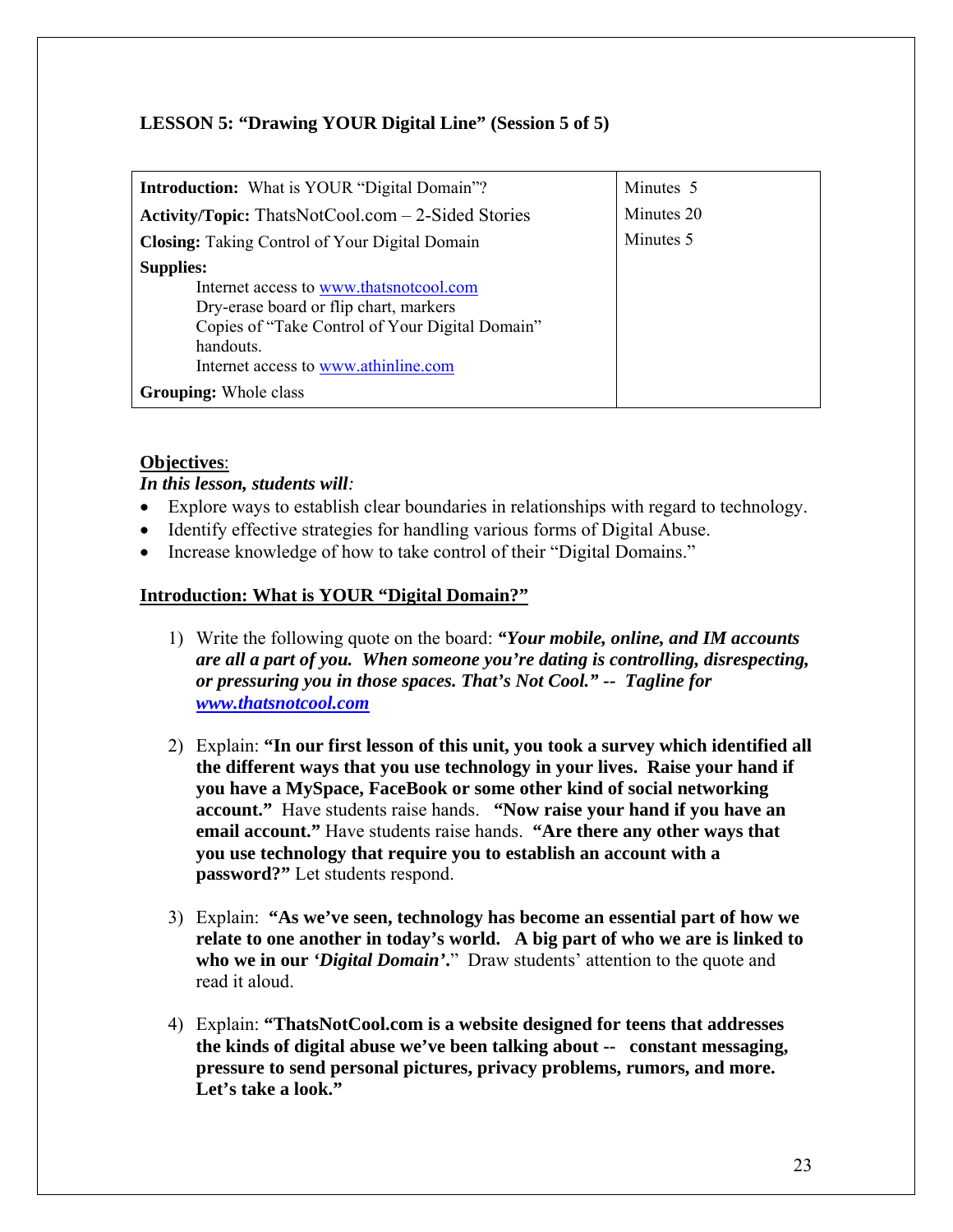- 5) Bring up www.thatsnotcool.com. Play the introductory video on the website.
- 6) Explain: **"We're going to spend some time today on the website exploring ways to deal with digital abuse if it should happens to us."**

## **Activity: ThatsNotCool.com – 2-Sided Stories**

- 1) On the That's Not Cool homepage, click on "2 Sided Stories."
- 2) Explain: **"We're now going to watch a couple of short videos that examine a situation of digital abuse in which one person's private space becomes not so private. We'll get to look at the situation from 2 sides – the boyfriend's and the girlfriend's. Listen carefully to what each person in the relationship says. You'll be asked to choose a solution at the end."**
- 4) Click on "The Break-In" and show "The Boyfriend's Story" first.
- 5) After the video is finished, but before students vote, ask the following:
	- *When the boyfriend gets jealous, what does he assume might be going on with his girlfriend and the other guy who posted on her Facebook page?*
	- *Why does the boyfriend feel like he "has to do something"?*
- 6) Tell the class, **"Now we're going to vote. By a show of hands, who thinks the boyfriend should do [A, B, C]?"** Click on the answer voted on by the majority. Allow the class to watch the other options as well until the best option is seen.
- 7) Explain: **"Now let's look at this situation from the girlfriend's point of view. We'll have a chance to vote on what she should do afterwards."**
- 8) Show "The Girlfriend's Story".
- 9) After the video is finished, but before students vote, ask the following:
	- *What new information did you get about the boyfriend from this video?*
	- *How does the boyfriend's constant monitoring of her make her feel?*
	- *Why does the boyfriend feel like he "has to do something"?*
	- *Is the boyfriend being more caring or controlling?*
- 10) Tell the class, **"Now we're going to vote. By a show of hands, who thinks the girlfriend should do [A, B, C]?"** Click on the answer voted on by the majority. Allow the class to watch the other options as well until the best option is seen.
- 11) If time permits, explore the "Text Monster" and "Pressure Pic Problem" 2-Sided stories on the website in the same way.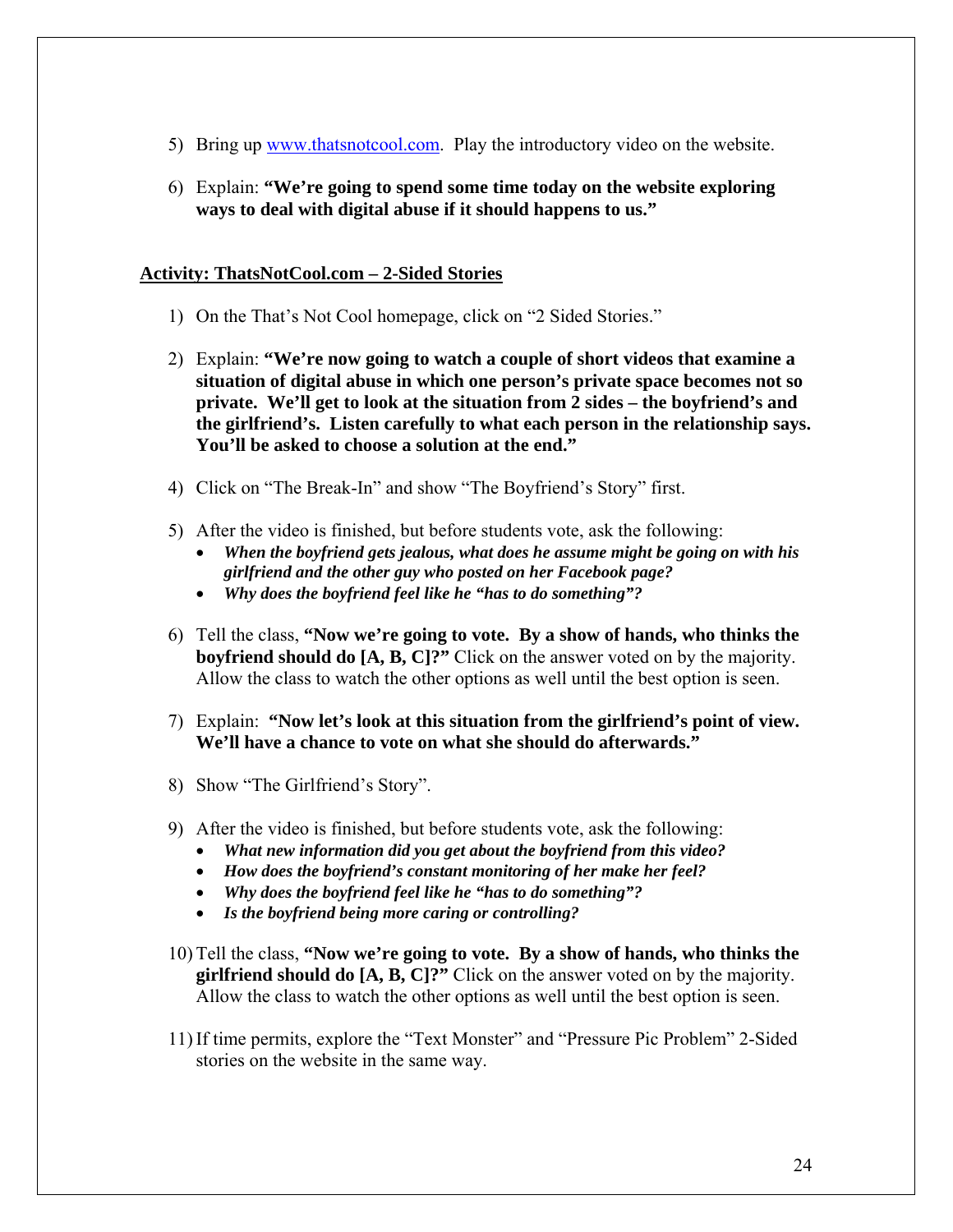12) Encourage students to visit www.thatsnotcool.com on their own time to explore these issues in more detail.

#### **Closing: Taking Control of YOUR Digital Domain**

- 1) Tell the class: **"So, what are some ways we can protect our own digital domains?**  Let's see how many ideas we can come up with in one minute." Have students call out different ideas and write them on the board or flip chart.
- 2) Hand out the "Take Control of Your Digital Domain" handouts.
- 3) Explain: **"Those are great ideas. Here are 8 more Tips from another website created by MTV called www.athinline.com – which also aims to prevent digital abuse."**
- 4) Invite students to read each item on the handout aloud. Be sure to check to see if they have any questions along the way.
- 5) Encourage students to visit www.athinline.com on their own time to explore these issues in more detail.
- 6) Explain: **"Over the past 5 lessons, we've explored how technology plays a huge role in teen relationships today. We've thought about how much we depend upon technology – and even tried to live without it for a day! We've talked about Digital Abuse – like sexting, cyber-bullying, and over-texting. And we've identified ways to deal with digital abuse if it happens to us.**

**Remember that technologies, like our cell phones and the internet, are tools we control, NOT tools that control us. They can be used for positive ends as well as negative ones and it's up to each of us to use them responsibly in our relationships. There will always be people who abuse them, however, so it's important to know how to recognize and deal with digital abuse when it happens. Hopefully you feel more equipped to do that now."**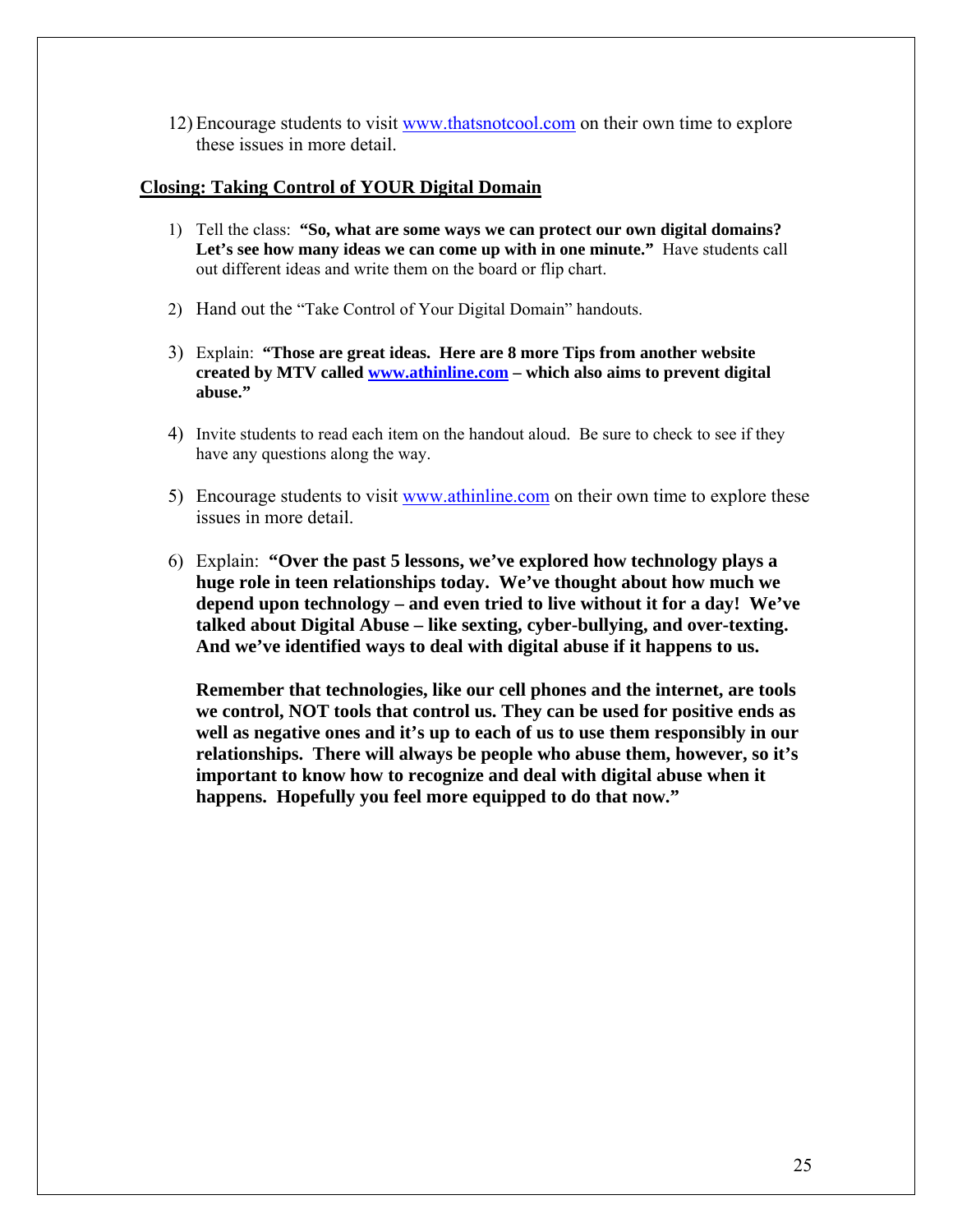# **MTV's A THIN LINE: 8 TIPS FOR TAKING CONTROL OF YOUR DIGITAL DOMAIN**

(adapted from: www.athinline.org/take-control)

# **1. Keep your personal information private.**

This includes: Names, addresses, account #s, your date of birth, your social security number, etc.

# **2. Keep your passwords in lockdown.**

If you feel the need to share your password with someone, try a parent or a trusted adult.

# **3. Trust your gut.**

If you feel threatened or uncomfortable by something in a text or IM, or anywhere online, tell someone who can help you.

# **4. Communicate.**

If you don't like what's going down online or in IMs or texts, talk to your partner about which behaviors are bugging you.

# **5. Draw your line.**

If your inboxes are overflowing with unwanted messages, take control! Delete, de-friend, and defend your domain

# **6. Bite your thumb.**

Responding to mean or threatening messages inevitably fuels the fire and makes it worse. Resist the urge.

# **7. Report it.**

Tell a trusted adult, site administrators or the police about threats, hate, harassment, etc.

# **8. Keep tabs.**

If things get bad and you choose to contact the police, you'll need a record of what's been posted, texted, etc. So save the mean stuff.

# **FOR MORE INFORMATION, VISIT: www.athinline.org**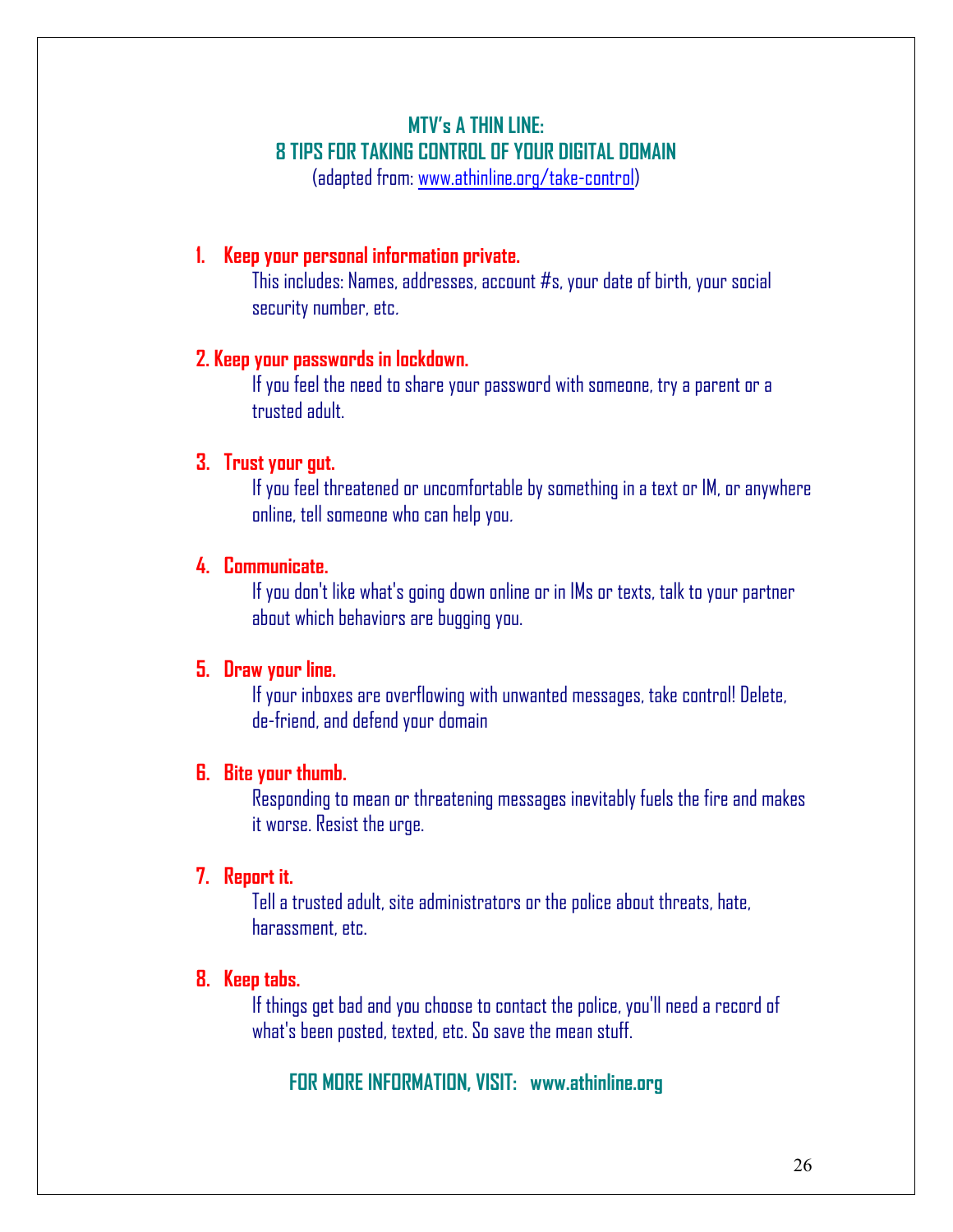### **References & Resources**

**Kaiser Family Foundation: Generation M2: Media in the Lives of 8- to 18-Year-Olds.** *www.kff.org/entmedia/upload/8010.pdf*

#### **Austin ISD policy regarding bullying, harassment and dating violence**

www.tasb.org/policy/pol/private/227901/pol.cfm?DisplayPage=FFH(LOCAL).pdf&Quer yText=HARASSMENT%20DEFINITION

www.tasb.org/policy/pol/private/227901/pol.cfm?DisplayPage=FFH(REGULATION).pd f&QueryText=BULLYING,%20HARASSMENT

www.tasb.org/policy/pol/private/227901/pol.cfm?DisplayPage=FFH(XHIBIT).pdf&Quer yText=BULLYING,%20HARASSMENT

#### **SafePlace's Expect Respect Program: www.safeplace.org/expectrespect**

SafePlace exists to end sexual and domestic violence. Nationally recognized for its innovative and effective programs, we have been providing women, children and men a place of safety, compassion and empowerment since 1974. The Expect Respect Program works with youth in school and community settings to build healthy teen relationships and prevent dating and sexual violence. SafePlace is the lead organization in **Start Strong Austin**, part of a national initiative to promote healthy teen relationships. For more information, visit: **www.startstrongaustin.org.**

#### **Choose Respect** *www.chooserespect.org*

Choose Respect is a national campaign to motivate adolescents to challenge harmful beliefs about dating abuse and to take steps to form respectful relationships. The website has useful information for teens, parents and teachers, including: fact sheets, television and radio spots, videos for teens and parents, a teacher discussion guide, activity ideas, and clickable quizzes that inspire youth to choose respect.

#### **That's Not Cool** *www.thatsnotcool.com*

Thatsnotcool.com is an interactive website for youth that aims to raise awareness about digital dating abuse. It addresses problems like unwanted and disrespectful texting, pressuring for nude pictures, and breaking into someone's e-mail or social networking page. The site includes a discussion board, videos, and callout cards.

## **A Thin Line:** *www.athinline.org*

Sponsored by MTV, this campaign aims to stop the spread of digital abuse among teenagers by tackling issues like sexting, textual harassment and cyberbullying. A Thin Line is designed to raise awareness and spark conversation so that youth can recognize, respond to, and stop digital abuse on their cell phones and the Web.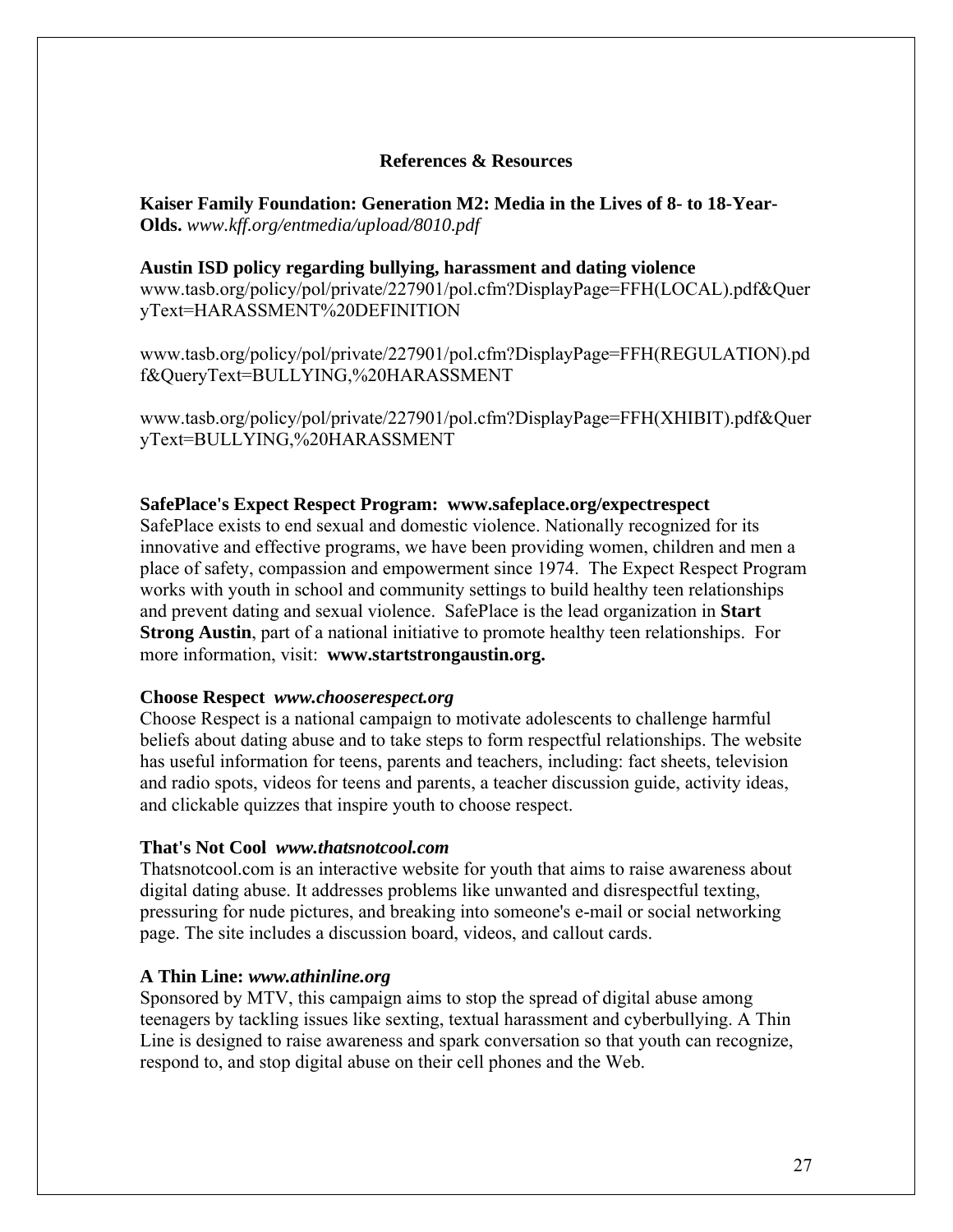## **The National Teen Dating Abuse Helpline:** *www.loveisrespect.org*

The National Teen Dating Abuse Helpline offers real-time, one-on-one support from peer advocates for youth, parents, teachers, clergy, law enforcement, and service providers. The National Teen Dating Abuse Helpline is a 24-hour resource that can be accessed by phone or the internet, specifically designed for teens and young adults. Call 866.331.9474 ; 866.331.8453 TTY. **Love is Respect,** sponsored by Liz Claiborne, Inc., provides activities and campaigns for youth.

#### **Break the Cycle:** *www.breakthecycle.org*

Break the Cycle engages, educates and empowers youth to build lives and communities free from domestic and dating violence. Break the Cycle programs provide help, tools and information to help young people live violence-free lives. The SafeSpace (a project of Break the Cycle) is a great resource for teens seeking information and support. Visit: **www.thesafespace.org** to see for yourself.

#### **Half of Us:** *www.halfofus.com*

Through Half of Us, mtvU and The Jed Foundation want to initiate a public dialogue to raise awareness about the prevalence of mental health issues and connect students to the appropriate resources to get help. In planning for the campaign, mtvU conducted extensive research on how stress and depression are affecting young people nationwide. The website includes videos, suggestions for how to help a friend, and resources for youth, including a link to the National Suicide Prevention Lifeline at 1-800-273-TALK to speak with a trained professional and get connected to a mental health provider.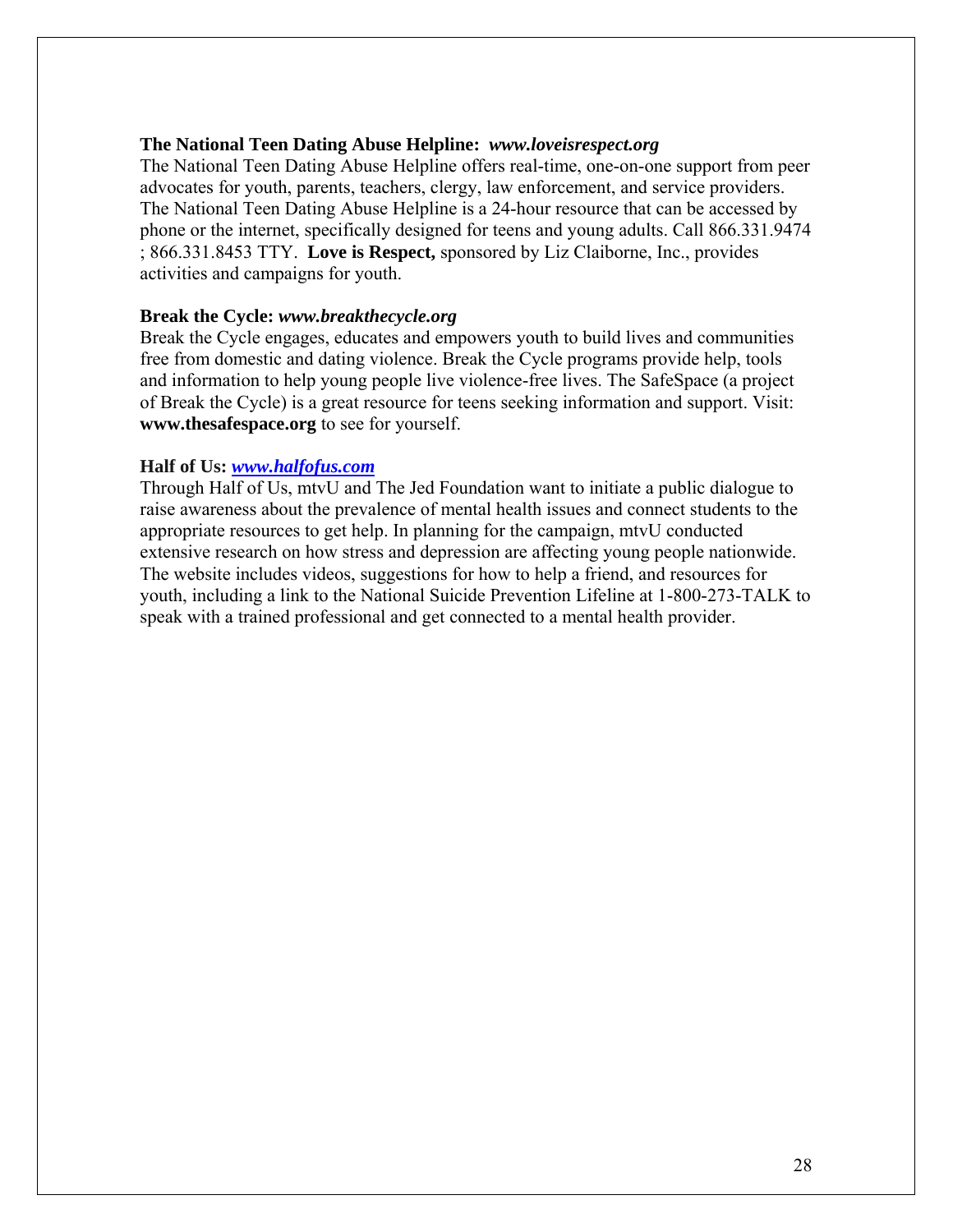# **Appendix**

## **AISD Student Code of Conduct and Handbook www.austinisd.org/academics/docs/Student\_Conduct\_Code\_2010\_2011\_En.pdf**

## **Telecommunications Devices, Including Mobile Telephones (p. 25)**

For safety purposes, the District permits students to possess telecommunications devices, including mobile telephones; however, these devices must remain turned off and out of sight during the instructional day. Additionally, students shall not possess any telecommunications devices during a testing period.

A student who uses a telecommunications device during the school day will have the device confiscated. The parent may pick up the confiscated telecommunications device from the principal's office for a fee of \$15.

Confiscated telecommunications devices that are not retrieved by the student or student's parents will be disposed of after the notice required by law. [See policy FNCE.] Any disciplinary action will be in accordance with the Student Code of Conduct. The District will not be responsible for damaged, lost, or stolen telecommunications devices.

## *Cell Phone Sexting Prohibited*

Students are prohibited from taking, sending, or forwarding sexual pictures, including pictures of oneself. Students found guilty of sexting may lose privileges to participate in school activities, may receive disciplinary consequences, and may face legal charges. Students are urged to remember that they should never take pictures that they would not want their classmates, teachers, families, or employers to see. Students are reminded that once a picture is sent, it can be forwarded to anyone. To ensure safety, the District urges any student who receives a nude picture on his/her cell phone to take the following steps: (1) Do not delete the picture. (2) Report the picture immediately to an adult they trust.

## **Other Electronic Devices**

The District permits students to possess such items as radios, CD players, MP3 players, video or audio recorders, DVD players, cameras, games, or other electronic devices at school, but those devices must remain turned off and out of sight during the instructional day, unless prior permission has been obtained from the principal. Without such permission, teachers will collect the items and turn them in to the principal's office. The principal will determine whether to return items to students at the end of the day or to contact parents to pick up the items.

Any disciplinary action will be in accordance with the Student Code of Conduct. The District will not be responsible for any damaged, lost, or stolen electronic device.

## **Inappropriate Use of Technology**

Students are prohibited from sending or posting electronic messages that are abusive, obscene, sexually oriented, threatening, harassing, damaging to another's reputation, or illegal. This prohibition applies to conduct off school property if it results in a substantial disruption to the educational environment. Any person taking, disseminating, transferring, or sharing obscene, sexually oriented, lewd, or otherwise illegal images or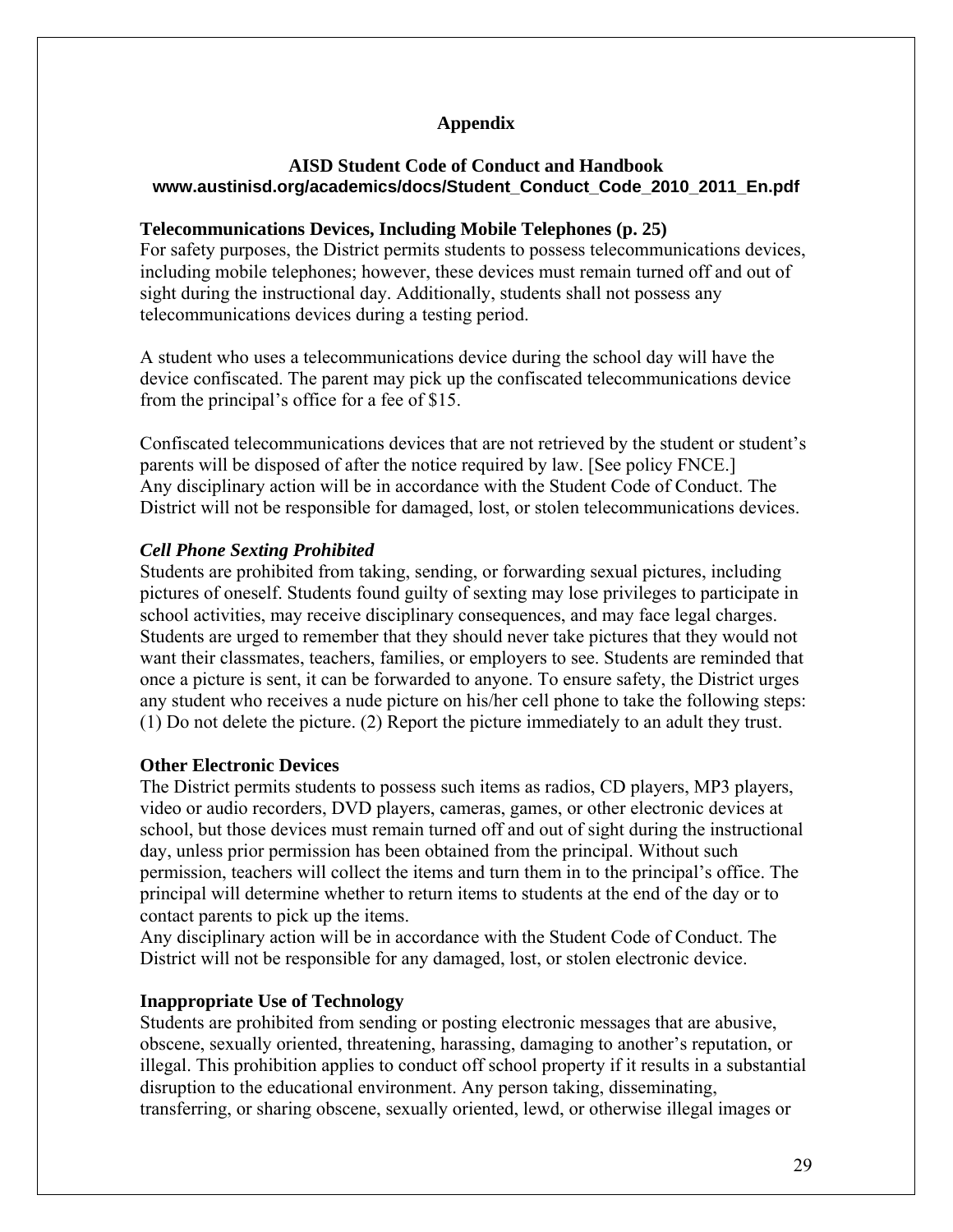other content will be disciplined according to the Student Code of Conduct and may, in certain circumstances, be reported to law enforcement.

#### **\*\*\*\*\*\*\*\*\*\*\*\*\*\*\*\*\*\*\*\*\*\*\*\*\*\*\*\*\*\*\*\*\*\*\*\*\*\*\*\*\*\*\*\*\*\*\*\*\*\*\*\*\***

# **DATING VIOLENCE, DISCRIMINATION, HARASSMENT, RETALIATION, AND BULLYING (pp. 27-29)**

The District believes that all students learn best in an environment free from dating violence, discrimination, harassment, and retaliation and that their welfare is best served when they are free from this prohibited conduct while attending school. Students are expected to treat other students and District employees with courtesy and respect, to avoid behaviors known to be offensive, and to stop those behaviors when asked or told to stop. District employees are expected to treat students with courtesy and respect. The Board has established policies and procedures to prohibit and promptly respond to inappropriate and offensive behaviors that are based on a person's race, color, religion, gender, national origin, disability, or any other basis prohibited by law. [See policy FFH.]

## **Dating Violence**

Dating violence occurs when a person in a current or past dating relationship uses physical, sexual, verbal, or emotional abuse to harm, threaten, intimidate, or control the other person in the relationship. This type of conduct is considered harassment if the conduct is so severe, persistent, or pervasive that it affects the student's ability to participate in or benefit from an educational program or activity; creates an intimidating, threatening, hostile, or offensive educational environment; or substantially interferes with the student's academic performance.

Examples of dating violence against a student may include, but are not limited to, physical or sexual assaults, name-calling, put-downs, threats to hurt the student or the student's family members or members of the student's household, destroying property belonging to the student, threats to commit suicide or homicide if the student ends the relationship, attempts to isolate the student from friends and family, stalking, or encouraging others to engage in these behaviors.

#### **Discrimination**

Discrimination is defined as any conduct directed at a student on the basis of race, color, religion, gender, national origin, disability, or any other basis prohibited by law, that negatively affects the student.

#### **Harassment**

Harassment, in general terms, is conduct so severe, persistent, or pervasive that it affects the student's ability to participate in or benefit from an educational program or activity; creates an intimidating, threatening, hostile, or offensive educational environment; or substantially interferes with the student's academic performance. A copy of the District's policy is available in the principal's office and in the Superintendent's office or online at www.austinisd.org.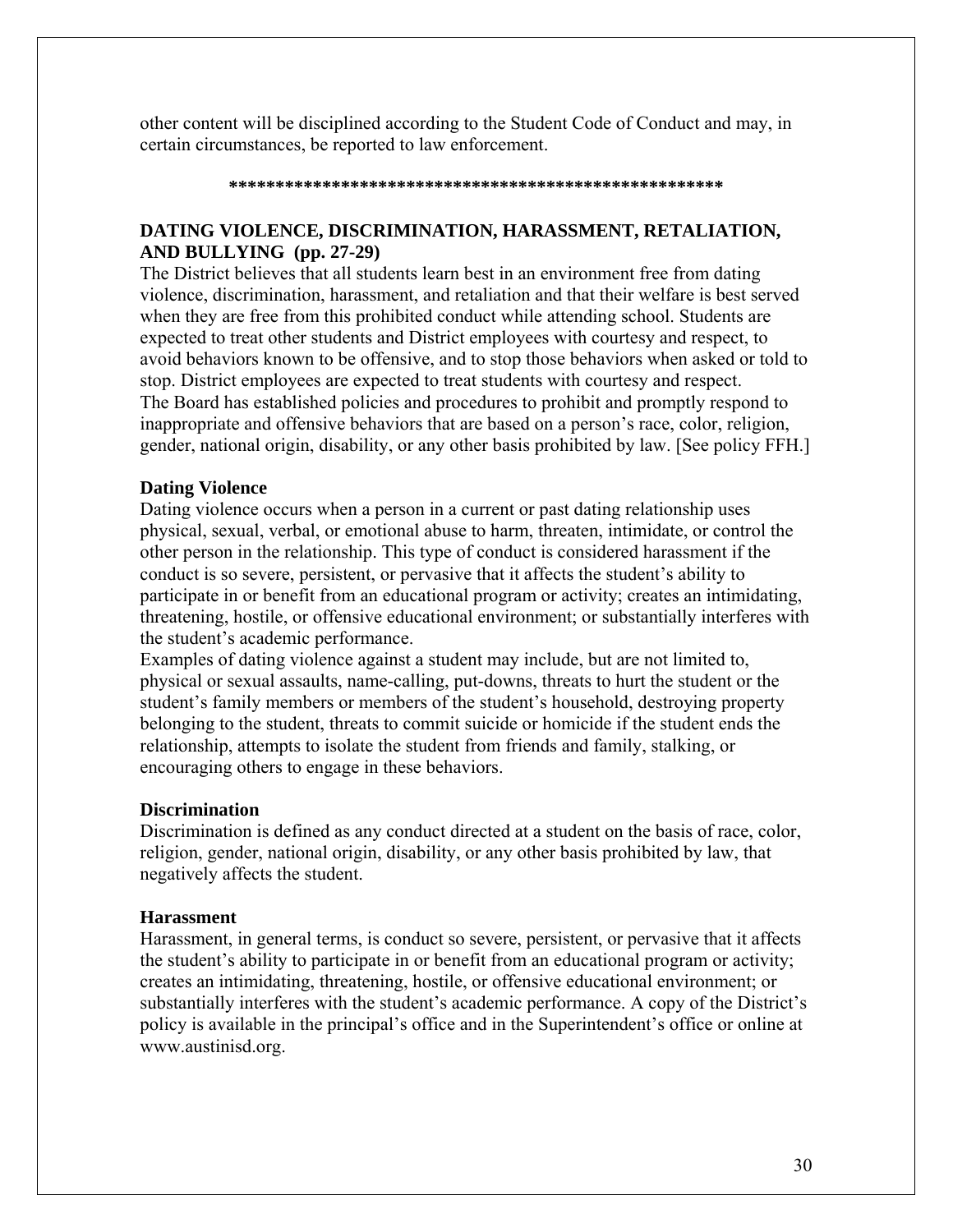Examples of harassment may include, but are not limited to, offensive or derogatory language directed at a person's religious beliefs or practices, accent, skin color, or need for accommodation; threatening or intimidating conduct; offensive jokes, name-calling, slurs, or rumors; physical aggression or assault; graffiti or printed material promoting racial, ethnic, or other negative stereotypes; or other kinds of aggressive conduct such as theft or damage to property.

## **Sexual Harassment / Sexual Abuse**

Students must not engage in unwanted and unwelcome verbal or physical conduct of a sexual nature directed toward another student or a District employee. This prohibition applies whether the conduct is by word, gesture, sexual jokes or any other sexual conduct, including requests for sexual favors or threats or intimidation from a dating partner. All students are expected to treat other students and District employees with courtesy and respect; to avoid any behaviors known to be offensive; and to stop these behaviors when asked or told to stop.

The District will notify the parents of all students involved in sexual harassment by student(s) when the allegations are not minor, and will notify parents of any incident of sexual harassment or sexual abuse by an employee. To the greatest extent possible, complaints will be treated as confidential. Limited disclosure may be necessary to complete a thorough investigation.

A complaint alleging sexual harassment by another student or sexual harassment may be presented by a student and/or parent in a conference with the principal or designee or with the Title IX Coordinator, Mel Waxler (512-414-6425). Romantic and other inappropriate social relationships, as well as all sexual relationships, between students and District employees are prohibited, even if consensual. Sexual harassment or sexual abuse by a staff member may be presented by a student and/or parent in a conference with the principal or designee or with Employee Relations (512- 414-1431).

The student or parent may appeal the decision regarding the outcome of the investigation in accordance with policy FFH(LOCAL).

#### **Retaliation**

Retaliation against a person who makes a good faith report of discrimination or harassment, including dating violence, is prohibited. Retaliation against a person who is participating in an investigation of alleged discrimination or harassment is also prohibited. A person who makes a false claim or offers false statements or refuses to cooperate with a District investigation, however, may be subject to appropriate discipline. Retaliation against a student might occur when a student receives threats from another student or an employee or when an employee imposes an unjustified disciplinary action or unwarranted grade reduction. Retaliation does not include petty slights and annoyances from other students or negative comments from a teacher that are justified by a student's poor academic performance in the classroom.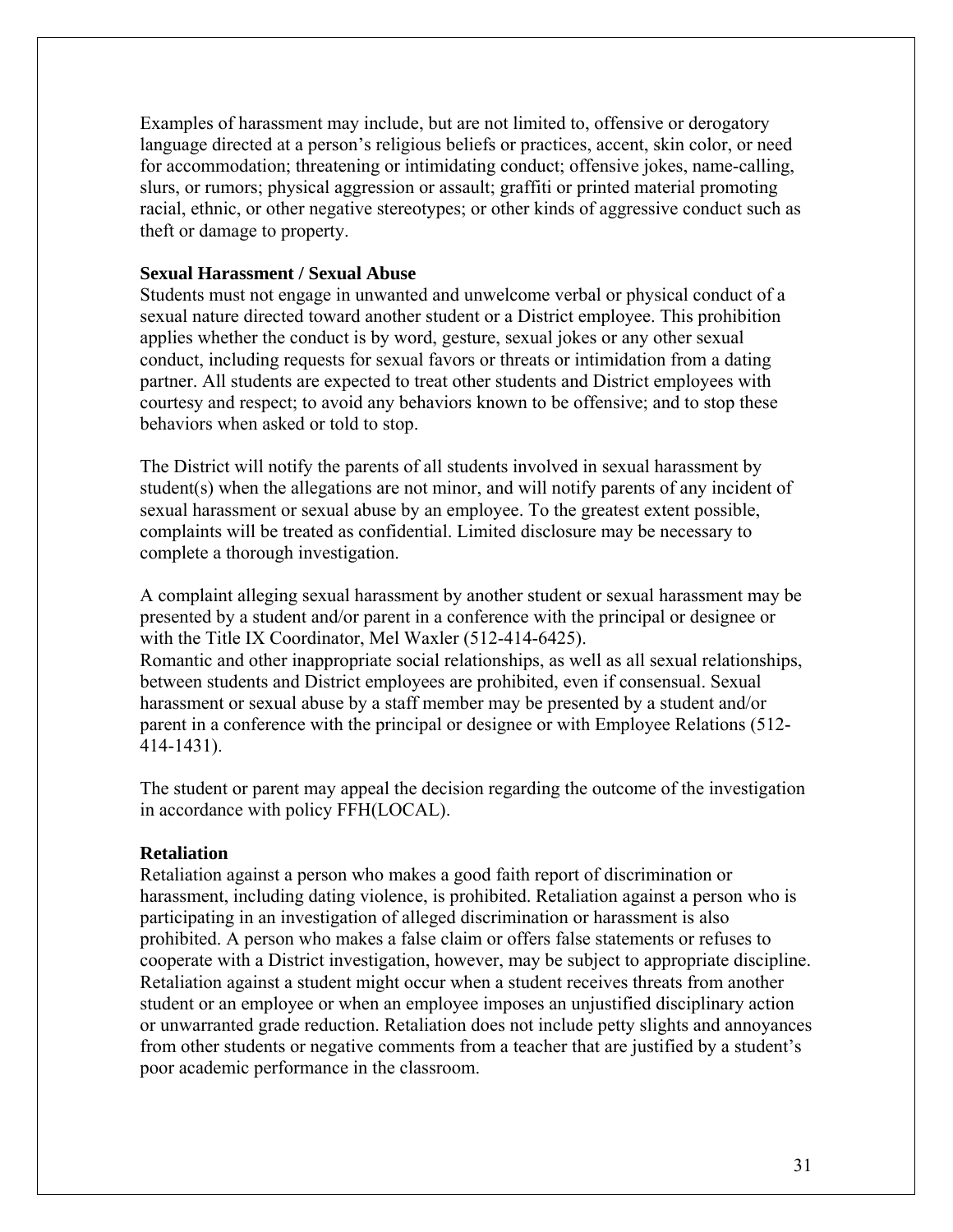## **Reporting Procedures**

Any student who believes that he or she has experienced dating violence, discrimination, harassment, retaliation, or bullying should immediately report the problem to a teacher, counselor, principal, or other District employee. The report may be made by the student's parent. See policy FFH(LOCAL) for the appropriate District officials to whom to make a report.

#### **Investigation of Report**

To the extent possible, the District will respect the privacy of the student; however, limited disclosures may be necessary to conduct a thorough investigation and to comply with law. Allegations of prohibited conduct, which includes dating violence, discrimination, harassment, retaliation, and bullying will be promptly investigated. The District will notify the parents of any student alleged to have experienced prohibited conduct involving an adult associated with the District.

In the event prohibited conduct involves another student, the District will notify the parents of the student alleged to have experienced the prohibited conduct when the allegations, if proven, would constitute a violation as defined by policy. If the District's investigation indicates that prohibited conduct occurred, appropriate disciplinary or corrective action will be taken to address the conduct. The District may take disciplinary action even if the conduct that is the subject of the complaint was not unlawful.

A student or parent who is dissatisfied with the outcome of the investigation may appeal in accordance with policy FNG(LOCAL).

## **Bullying**

Bullying, defined as written or oral expression or physical conduct that a school District's Board of Trustees or the Board's designee determines: 1) To have the effect of physically harming a student, damaging a student's property, or placing a student in reasonable fear of harm to the student's person or of damage to the student's property; or 2) To be sufficiently severe, persistent, or pervasive to create an intimidating, threatening, or abusive educational environment for a student.

The Board has established policies and procedures to prohibit bullying and to respond to reports of bullying.

#### **Transfers for Victims of Bullying**

On the request of a parent or other person with authority to act on behalf of a student who is a victim of bullying, the Board of Trustees of a school District or the Board's designee shall transfer the victim to 1) another classroom at the campus to which the 29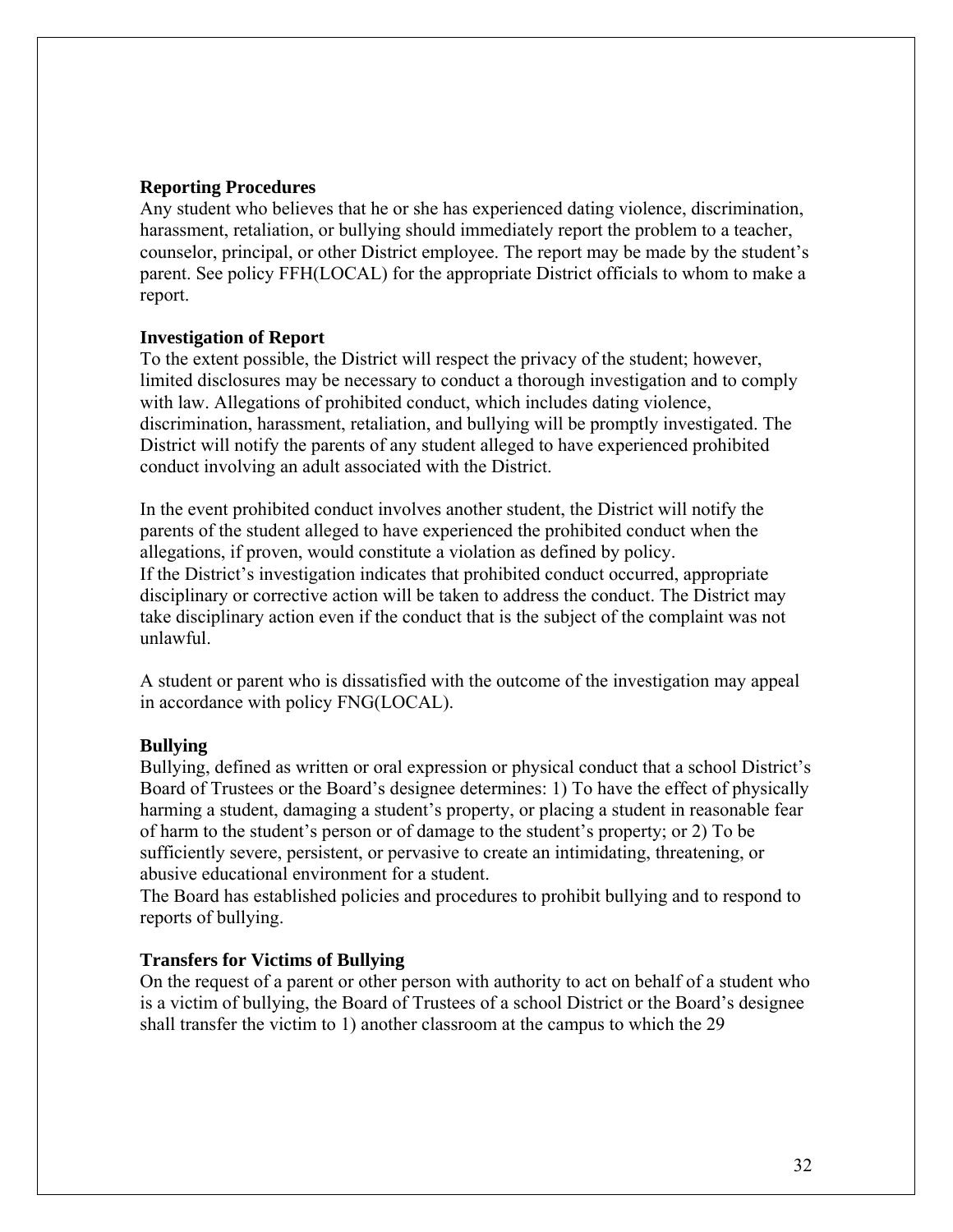victim was assigned at the time the bullying occurred; or 2) a campus in the school District other than the campus to which the victim was assigned at the time the bullying occurred. [See Admissions: Intradistrict Transfers at FDB(LOCAL).]

The Board of Trustees or the Board's designee shall verify that a student has been a victim of bullying under this section. The school District is not required to provide transportation for students who transfer under this option. Please contact your campus administrator for more information.

# **No Child Left Behind School Safety Choice Option Transfers:**

The School Safety Choice Option in the No Child Left Behind Act allows for a student to transfer from his/her campus under two conditions:

If a campus is identified by the state as ―persistently dangerous. You will be notified if your student's campus is designated as —persistently dangerous.

If a campus administrator has reason to believe that a student was a victim of one of the following offenses (as defined by the Penal Code) while on the grounds of a District elementary school or secondary school that the student attends or while attending a school-sponsored or school-related activity on or off school property: assault with injury; indecency with a child; aggravated assault; sexual assault; aggravated sexual assault; aggravated kidnapping, or attempted murder. The student and offender must attend the same school for a transfer under this provision to be an option.

Should you wish to pursue a transfer under this option, please contact your campus administrator for the appropriate form and submit it to the Office of Student Services (1111 West 6th Street, phone 414-1726) within 30 calendar days of the date of the incident.

The Office of Student Services will respond to this transfer request within 10 days of the date of the transfer request.

Please see policy FD(LOCAL) for additional information concerning transfers. You may request a copy of this policy from Student Services or find it online.

## **Transfers for Victims of Sexual Assault:**

A parent or other person with authority to act on behalf of a student who has been the victim of a sexual assault by another student assigned to the same campus, regardless of whether the offense occurred on or off school property, and the student assailant has been convicted of or placed on deferred adjudication for that assault, may request a transfer of the parent/guardian's child or the student assailant [See policies FD(LEGAL) and (LOCAL).] The school district is not required to provide transportation for students who transfer under this option. Please contact your campus administrator for more information.

\*\*\*\*\*\*\*\*\*\*\*\*\*\*\*\*\*\*\*\*\*\*\*\*\*\*\*\*\*\*\*\*\*\*\*\*\*\*\*\*\*\*\*\*\*\*\*\*\*\*\*\*\*\*\*\*\*\*\*\*